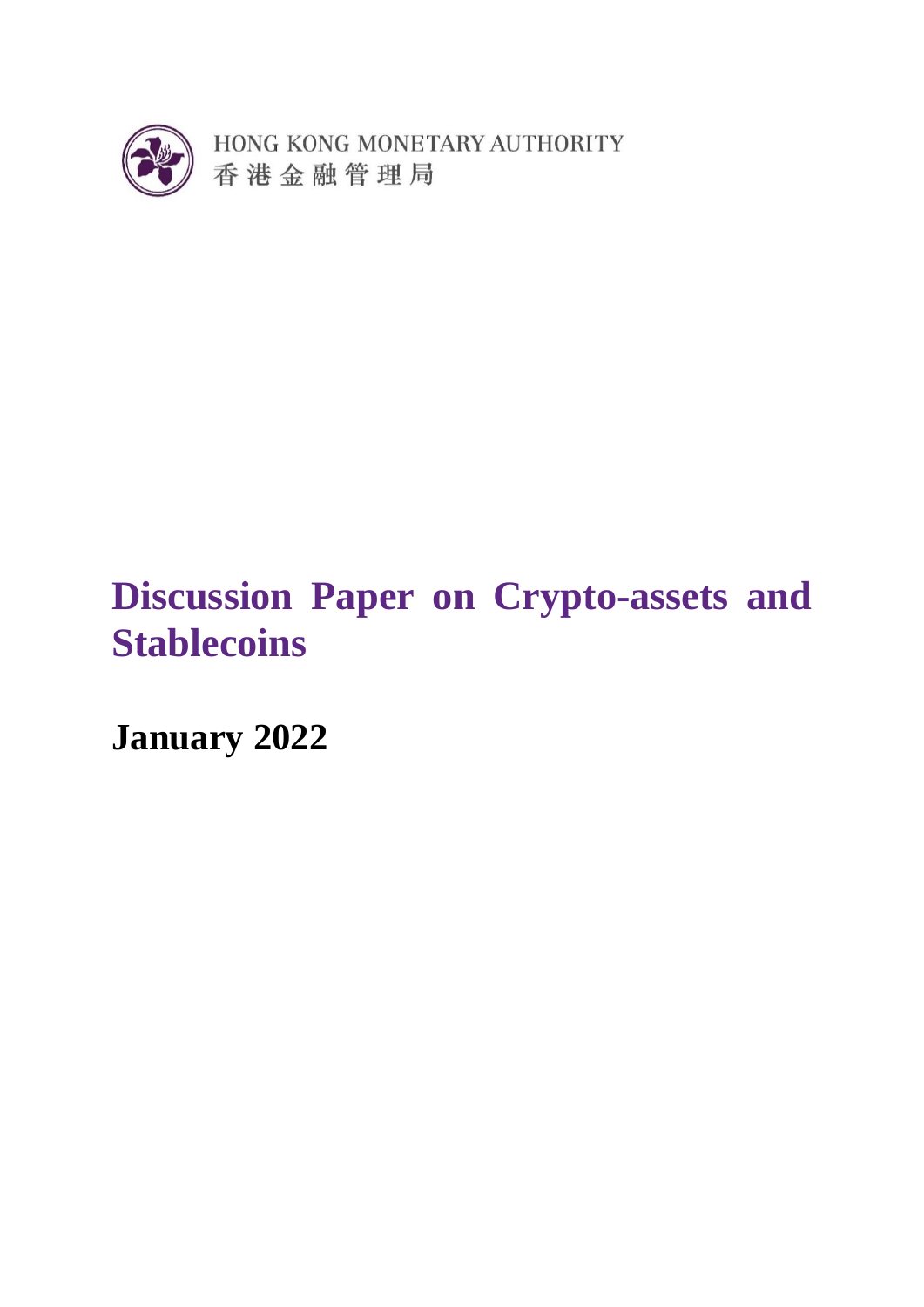# **Contents**

| 1. Executive summary                                                      | 3  |
|---------------------------------------------------------------------------|----|
| 2. Introduction                                                           | 5  |
| 2.1. Crypto-assets                                                        | 5  |
| 2.2. Stablecoins                                                          | 8  |
| 3. Regulatory stance or recommendations of international community        |    |
| 3.1. Overview of regulatory policy options                                | 10 |
| 3.2. Major international organisations                                    | 10 |
| 3.3. Major jurisdictions                                                  | 14 |
| 4. Current regulatory regime in Hong Kong                                 |    |
| 4.1. FSTB's proposed licensing regime for virtual asset service providers | 19 |
| 4.2. Payment Systems and Stored Value Facilities Ordinance                | 20 |
| 4.3. Non-backed crypto-assets such as security crypto-assets              | 21 |
| 5. Payment-related stablecoins                                            |    |
| 5.1. Risks posed by stablecoins and regulatory concern                    | 22 |
| 5.2. Objectives and guiding principles                                    | 24 |
| 5.3. Policy direction                                                     | 25 |
| 6. Conclusion and way forward                                             | 31 |
| 7. References                                                             | 32 |
| 8. Annexes                                                                | 33 |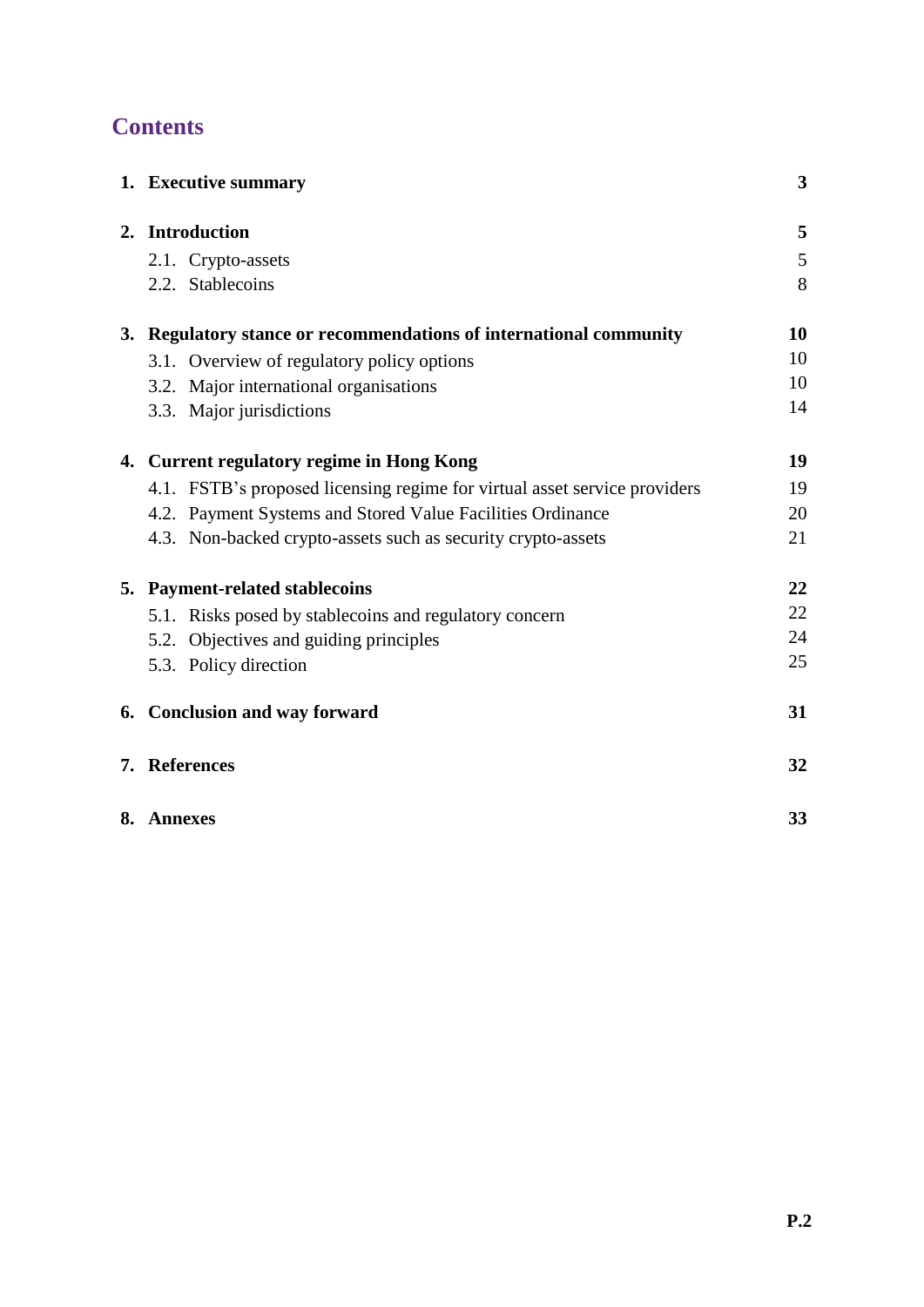# **1. Executive summary**

 $\overline{\phantom{a}}$ 

The increased use of technology in the financial system, such as the use of distributed ledger technology ("DLT"), has potential benefits in improving the accessibility to and efficiency of the system, as well as unlocking new business opportunities to its users. One form of use of DLT in the financial system is crypto-assets. According to the Financial Stability Board ("FSB"), crypto-asset refers to "a type of private digital asset that depends primarily on cryptography and distributed ledger or similar technology"<sup>1</sup>.

While acknowledging the potential benefits of financial innovation, financial regulators around the globe are also closely monitoring possible risks arising from this development amidst the growing prevalence of crypto-assets, and also having regard to their nascent but fast-growing nature. Among other things, we have witnessed significant growth in the market capitalisation of crypto-assets, as well as increasing investment in and/or usage by institutional or even retail players. The above suggests rising interconnectedness with the mainstream financial system including banks and/or other types of financial institutions.

In the face of growing adoption and ongoing evolvement of crypto-assets, and similar to other regulators across the globe, in discharging its responsibilities in, among other things, maintaining the monetary and financial stability in Hong Kong, the HKMA has been reviewing the regulatory treatment of crypto-assets locally. In particular, we place emphasis on issues that may affect the public's confidence in, and the safety, efficiency, and soundness of, our payment systems, and accord appropriate priority to the protection of users. With this backdrop and having regard to the HKMA's communication with market players and participation in the relevant international discussions, we have identified two key areas for deliberation at this stage, namely (i) our regulatory approaches regarding the Authorized Institutions ("AIs")' interface with and provision of intermediary services to customers related to crypto-assets; and (ii) the adequacy of the existing regulatory framework in response to the challenges arising from the growing use of stablecoins and other types of crypto-assets in financial markets. The HKMA will soon provide AIs with more detailed regulatory guidance in relation to AIs' business interface with and provision of intermediary services to customers related to crypto-assets. This Discussion Paper mainly addresses issue (ii), in particular sets out the HKMA's views on how to expand the regulatory framework for crypto-assets.

On stablecoins, it is generally considered as a sub-set of crypto-assets, and has been a focus of discussion across international regulatory fora. Due to its "pegging" characteristic, users and/or market players may differentiate it from other types of crypto-assets, with the perception or expectation that some stablecoins may be more readily developing into a commonly acceptable means to store value and/or make payments, thus having a higher potential for being incorporated into the mainstream financial system across the globe. Noting such characteristics and perception of stablecoins, especially for those that have a higher possibility of becoming a widely accepted means of payments, i.e. "payment-related stablecoins", thus raising broader monetary and financial implications, the HKMA sees the need to ensure that payment-related stablecoins are appropriately regulated before they operate in Hong Kong or are marketed to the public of Hong Kong.

<sup>1</sup> FSB (2020). While the definition of crypto-assets may slightly differ from different sources and may evolve over time, the FSB definition quoted above is a widely accepted one around the globe and hence a good starting point for the ensuing discussion in this paper.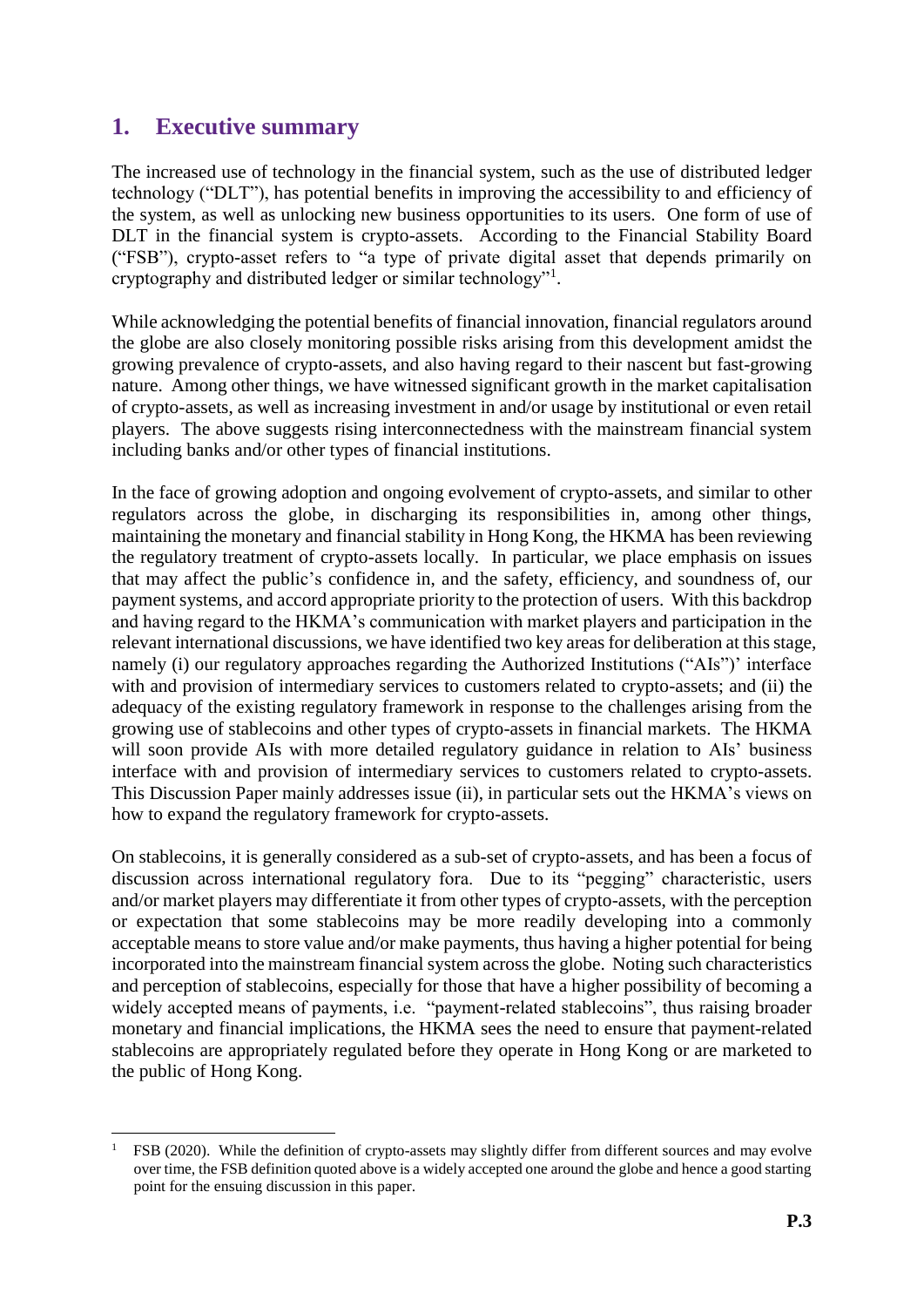Regarding other non-payment-related (including unbacked) crypto-assets, the HKMA will continue to monitor the development. While they have a wide range of variation in terms of structure and nature, their use case is mainly for speculative investment purposes for the time being. The key issues raised by such non-payment-related (including unbacked) crypto-assets are primarily consumer knowledge of risks, user protection as well as potential use of such assets for illicit and money laundering/terrorist financing ("ML/TF") activities. There is a clear need to promote investor education and enhance product disclosures in relation to investor protection. The HKMA and the Securities and Futures Commission ("SFC") are working together to set out our supervisory expectations on the investor protection aspects of AIs' provision of intermediary services to customers related to crypto-assets.

Going forward, there is also a need to monitor the growing interconnectedness between these largely unregulated crypto-assets with the mainstream financial system and the potential risks that a severe price correction in these assets could pose to the wider financial system. We note that certain types of activities involving crypto-assets, e.g. operating an exchange of those assets, may have already been captured by the SFC's virtual asset trading platform opt-in regime, which was announced in November 2019 and expected to be updated to be a licensing regime pursuant to proposed amendments under the Anti-Money Laundering and Counter-Terrorist Financing Ordinance ("AMLO"), as announced by the Financial Services and the Treasury Bureau ("FSTB") in May 2021. The HKMA will monitor the developments closely and coordinate with other stakeholders in the HKSAR Government and other financial regulators on the need for formulating appropriate regulatory responses to address evolving risks of these non-payment-related (including unbacked) crypto-assets.

The Discussion Paper is organised as follows. Section 2 provides a general background on crypto-assets and stablecoins. Section 3 sets out an overview of the regulatory recommendations of relevant international organisations in relation to crypto-assets, and regulatory landscape of major jurisdictions. Section 4 provides an overview of where we stand in Hong Kong in respect of crypto-assets and stablecoins regulations. Section 5 sets out the key risks posed by stablecoins, objectives and guiding principles of a contemplated regulatory regime, and puts forwards the HKMA's thoughts on how to expand the regulatory framework for such assets. Section 6 concludes and invites stakeholders to provide responses to the Discussion Paper.

While the discussion questions set out in Section 5 do not represent an exhaustive list for our consideration, they will serve as a practical starting point for us to invite views on the basis of which we will further formulate our policy recommendations. Other issues may transpire as the financial system continues to proceed with its ongoing technological journey, and we will reach out to the market for feedback again as and when appropriate.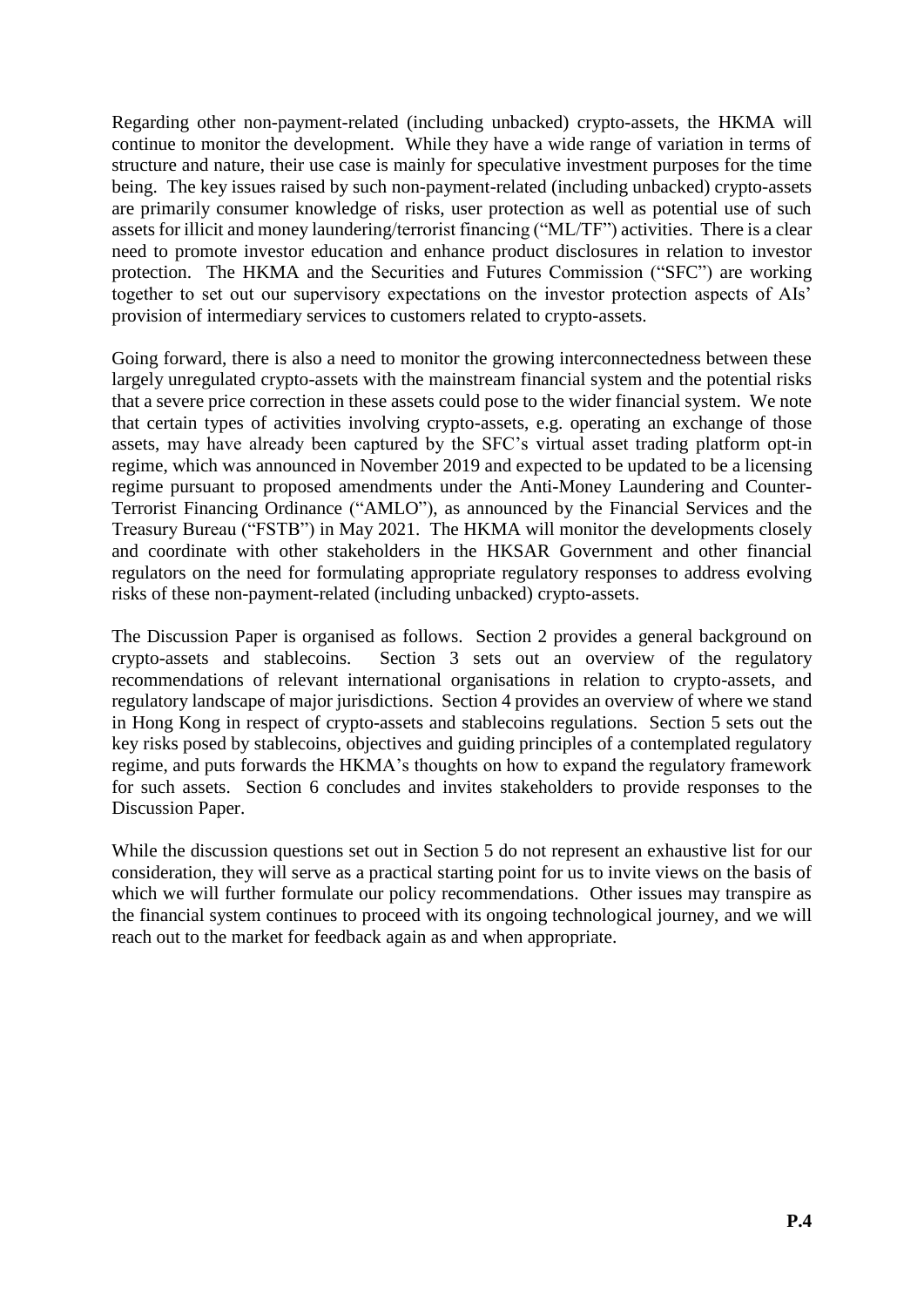# **2. Introduction**

# **2.1. Crypto-assets<sup>2</sup>**

In the world of finance, we have witnessed the continued evolution of innovation in the past decades. Specifically on crypto-assets, since the launch of Bitcoin in 2009, different kinds of crypto-assets, such as stablecoins, utility tokens and non-fungible tokens, have emerged for various purposes and uses. There is no universal definition of crypto-assets and we note that crypto-assets are sometimes referred to as virtual assets  $("VAs")^3$ . According to the FSB, crypto-asset refers to "a type of private digital asset that depends primarily on cryptography and distributed ledger or similar technology". In other words, while crypto-assets are often underpinned by DLT, the international community does not take a restrictive, but rather a technology-neutral, interpretation in using the term crypto-assets.

As shown in the chart below, the market capitalisation of crypto-assets has generally been showing an upward trend in the past few years (in particular since the outbreak of the pandemic), notwithstanding certain periods of volatility in between.



*Figure 1: Market Capitalisation of Crypto-assets<sup>4</sup>*

Crypto-assets could be categorised in a number of ways, e.g. by way of their construct, economic features and functions. One possible taxonomy based on classification criteria considered by the Bank for International Settlements ("BIS") is at **Annex A**.

**<sup>.</sup>** <sup>2</sup> Also referred to by some market players or overseas jurisdictions as "crypto-currencies". Given that such assets are actually not currency *per se*, this paper uses the term "crypto-assets" unless situation requires otherwise, e.g. the government of another jurisdiction uses the term "crypto-currency".

<sup>&</sup>lt;sup>3</sup> For example, by the Financial Action Task Force ("FATF"). In this paper, while the term "crypto-assets" will be used predominantly, the term VAs may also be used as appropriate (e.g. in making reference to the work of the FATF or regulatory regimes whose official name uses the term VA).

<sup>4</sup> Source: CoinMarketCap at [https://coinmarketcap.com/.](https://coinmarketcap.com/)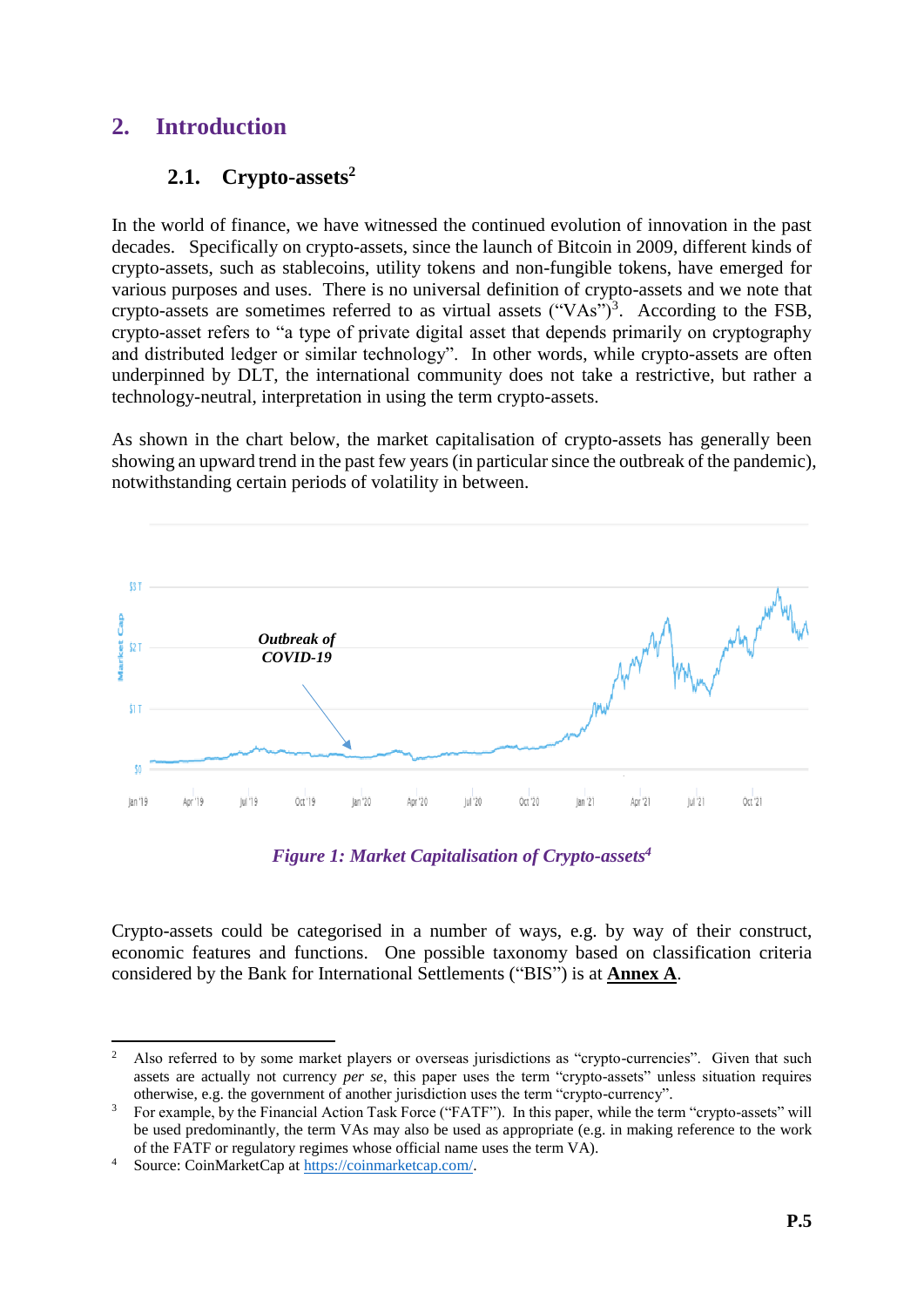For example, crypto-assets can be categorised by way of whether it is "asset-linked". For nonasset-linked crypto-assets, the value of these crypto-assets is determined by the prevailing demand and supply, and they may have no intrinsic value. This kind of crypto-assets, therefore, tends to have high volatility in value, which makes them typically unsuitable for use as means of payment. Currently, it is observed that the main use of such assets is for speculative investment. The current size and trading activity of crypto-assets<sup>5</sup> may not pose an immediate threat to the stability of the global financial system from a systemic point of view, but the growing exposure of institutional investors to such assets (including hedge funds, family offices and asset managers) as an alternative to or to complement traditional asset classes for trading, lending and borrowing, and possible extension to certain segments of the retail public, indicate growing interconnectedness with the mainstream financial system. They can potentially affect financial stability through channels such as wealth effect or severe price correction in such largely unbacked assets.

Despite crypto-assets' limited share in global financial assets and adoption by the general public of Hong Kong<sup>6</sup>, they are evolving rapidly. Insofar as the banking sector in Hong Kong is concerned, the HKMA notes that AIs' activities related to crypto-assets remain limited. However, there is growing interest of banks and their customers in exploring opportunities in investing in crypto-assets. AIs are also facing increasing demand from customers for cryptoasset related products and services. The HKMA will soon provide AIs with more detailed regulatory guidance in relation to AIs' business interface with and provision of intermediary services to customers related to crypto-assets.

In addition to the above, there is a broader issue that some crypto-assets may exist and change hands anonymously. Taken together with the ease of transfer of such crypto-assets electronically and possibly also across borders, they may be susceptible for uses in illicit and ML/TF activities.

There is thus a need to continue monitoring the various risks that may be posed by cryptoassets and take actions as necessary. The HKSAR Government announced in the relevant public consultation conclusion<sup>7</sup> in May 2021 that a virtual asset service provider ("VASP") licensing regime would be implemented by amending the existing AMLO. Certain types of VA activities will be brought under such licensing regime.

As for the HKMA, in discharging its functions of maintaining monetary, financial and banking stability of Hong Kong, we will continue to monitor the development of crypto-assets closely and maintain a close dialogue with other stakeholders in the HKSAR Government and other financial regulators as well as the relevant international standard-setting bodies on the need to expand the regulation of such assets as needed in light of relevant international regulatory developments. Close alignment of Hong Kong's regulatory and supervisory framework and

**<sup>.</sup>** <sup>5</sup> The estimated size of global crypto-asset market of USD 2.6 trillion (source: CoinMarketCap at [https://coinmarketcap.com/\)](https://coinmarketcap.com/) in October 2021 accounts for around 1% of global financial assets, which is estimated to be USD 250 trillion (source: BCG Global Wealth 2021 Report). The 24-hour trading volume and market capitalisation of crypto-assets have increased by  $\sim$ 50% and  $\sim$ 500% respectively during the period of 28 October 2020 to 28 October 2021 (source: CoinMarketCap at [https://coinmarketcap.com/\)](https://coinmarketcap.com/).

<sup>&</sup>lt;sup>6</sup> There is a lack of comprehensive analysis for Hong Kong market. Some market players have made attempts estimating the crypto-asset adoption ratio. Among these players, TripleA estimated that 3.27% of Hong Kong population own crypto-assets.

<sup>&</sup>lt;sup>7</sup> See the consultation conclusions at [https://www.fstb.gov.hk/fsb/en/publication/consult/doc/](https://www.fstb.gov.hk/fsb/en/publication/consult/doc/consult_conclu_amlo_e.pdf) [consult\\_conclu\\_amlo\\_e.pdf.](https://www.fstb.gov.hk/fsb/en/publication/consult/doc/consult_conclu_amlo_e.pdf)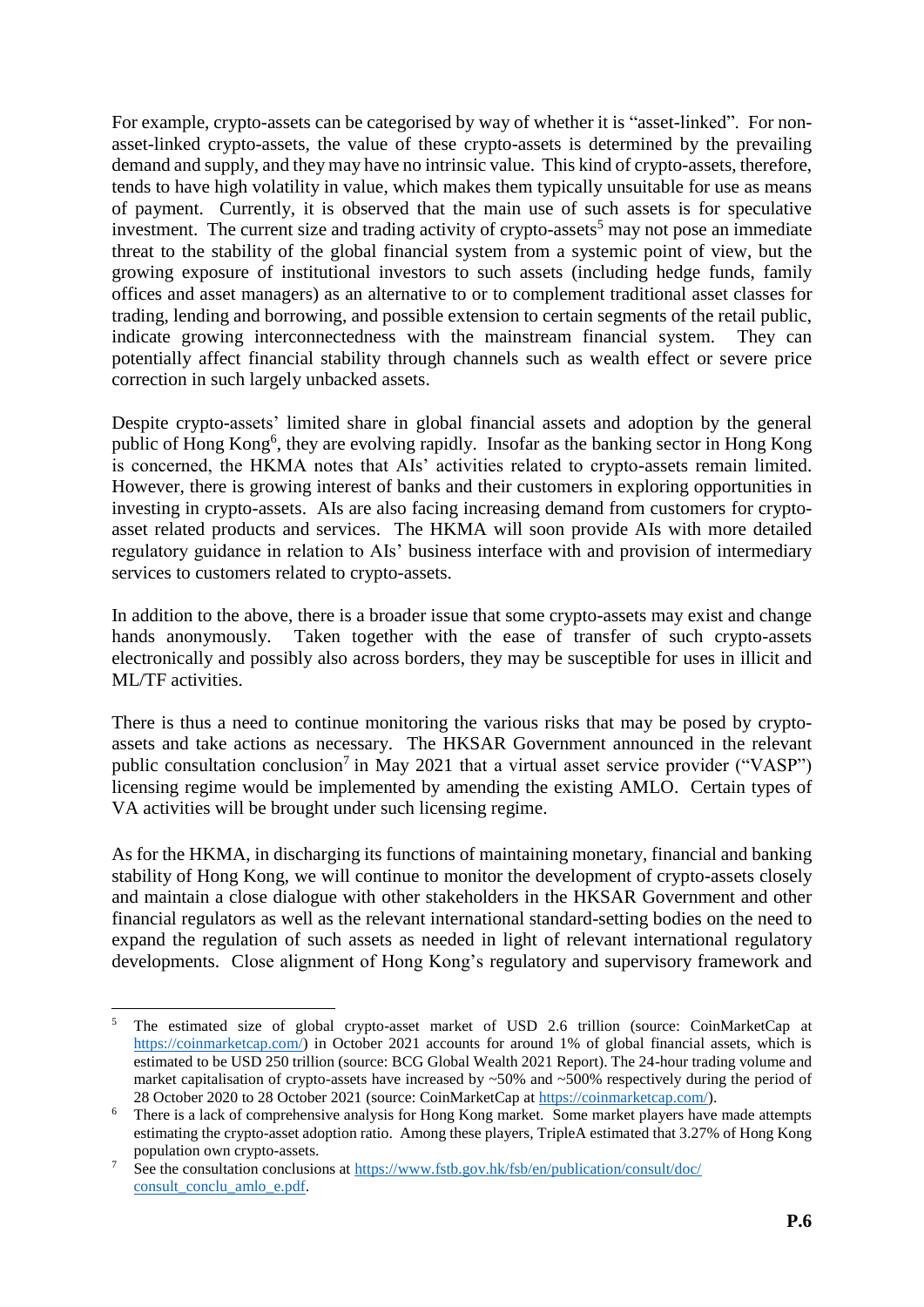approach with those recommended by relevant international bodies is necessary to avoid any regulatory arbitrage in these activities.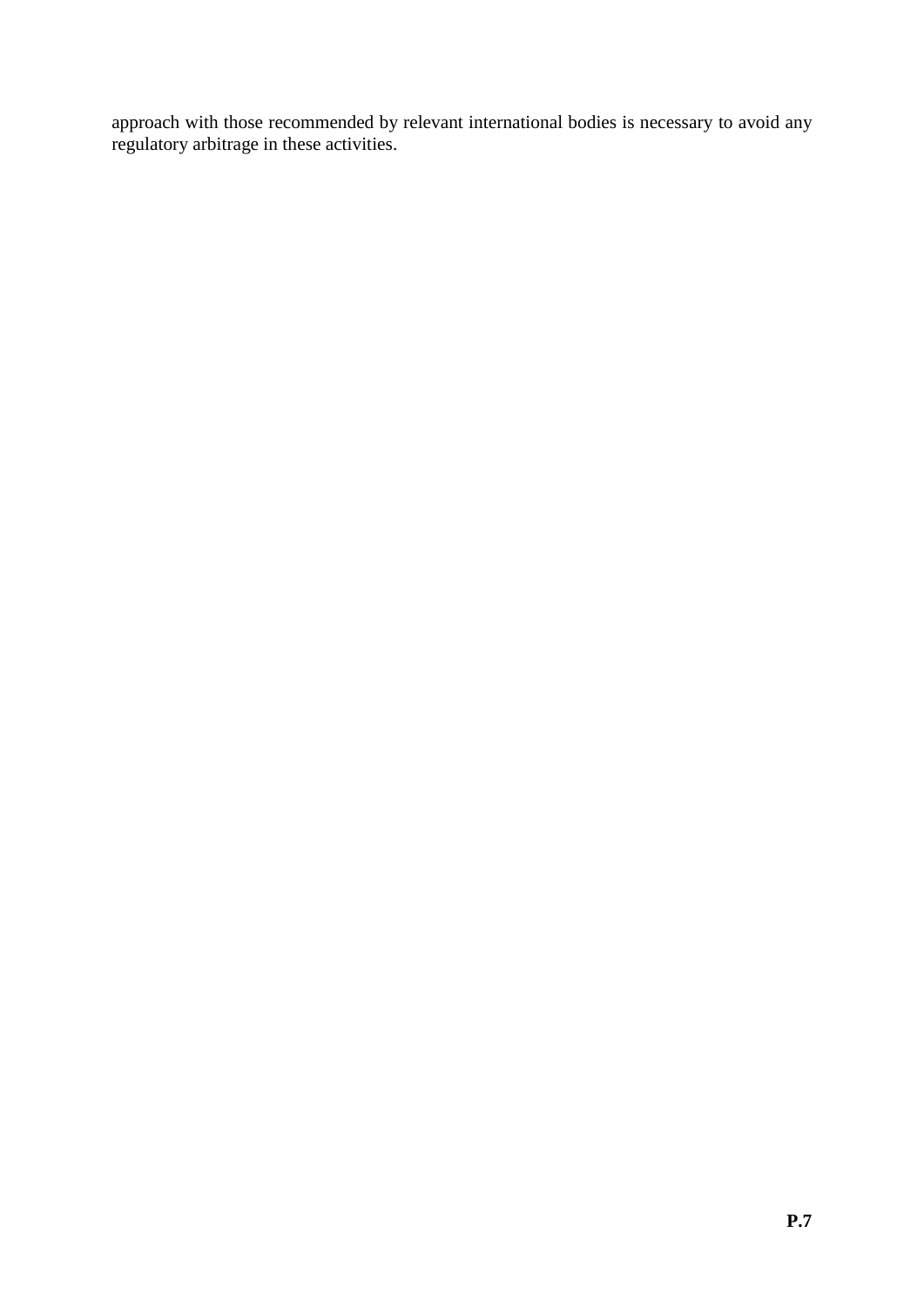## **2.2. Stablecoins**

#### *Characteristics of stablecoins*

Crypto-assets whose values are linked or referenced to an underlying asset, e.g. securities or fiat currencies, are commonly referred to as stablecoins. According to the FSB and the BIS, stablecoins are defined as "a crypto-asset that aims to maintain a stable value relative to a specified asset, or a pool or basket of assets" and "cryptocurrencies with values tied to fiat currencies or other assets" respectively.

Stablecoins, as a sub-set of crypto-assets, are gaining traction. Depending on the assets being referenced to, such stablecoins may be used for investment (e.g. if the underlying value is linked to a security) or payment purposes (e.g. if the underlying value is linked to a fiat currency). When compared with other crypto-assets, stablecoins are often advertised as being "pegged to" or supported by a single or a basket of fiat currencies and/or other assets. Due to the above characteristic, users and/or market players may differentiate it from other types of crypto-assets, with the perception or expectation that it may be more readily developing into a widely acceptable means of payment and/or store of value, thus having a higher potential for being incorporated into the mainstream financial system across the globe. In particular, for those stablecoins that may be used or have the potential for use in payments, the possibility of incorporation into the mainstream financial system or even day-to-day commercial and economic activities is higher, i.e. more direct impact on the monetary and financial systems. Hence, the FSB has urged financial regulators to get prepared for regulation of stablecoins, in particular those with potential for wider application for payments across jurisdictions, i.e. the global stablecoins ("GSCs").

The aforesaid perception may be part of the reason fuelling the rapid growth of market capitalisation of major stablecoins in the past few years, as shown in the chart below. The global market capitalisation stood at about USD 150 billion in December 2021, representing about  $5\%$ <sup>8</sup> of the overall crypto-asset market.



## *Figure 2: Market Capitalisation of Major Stablecoins<sup>9</sup>*

1

<sup>&</sup>lt;sup>8</sup> Source: CoinMarketCap at [https://coinmarketcap.com/.](https://coinmarketcap.com/)<br><sup>9</sup> Source: CoinMarketCap at https://coinmarketcap.com/.

Source: CoinMarketCap at [https://coinmarketcap.com/.](https://coinmarketcap.com/)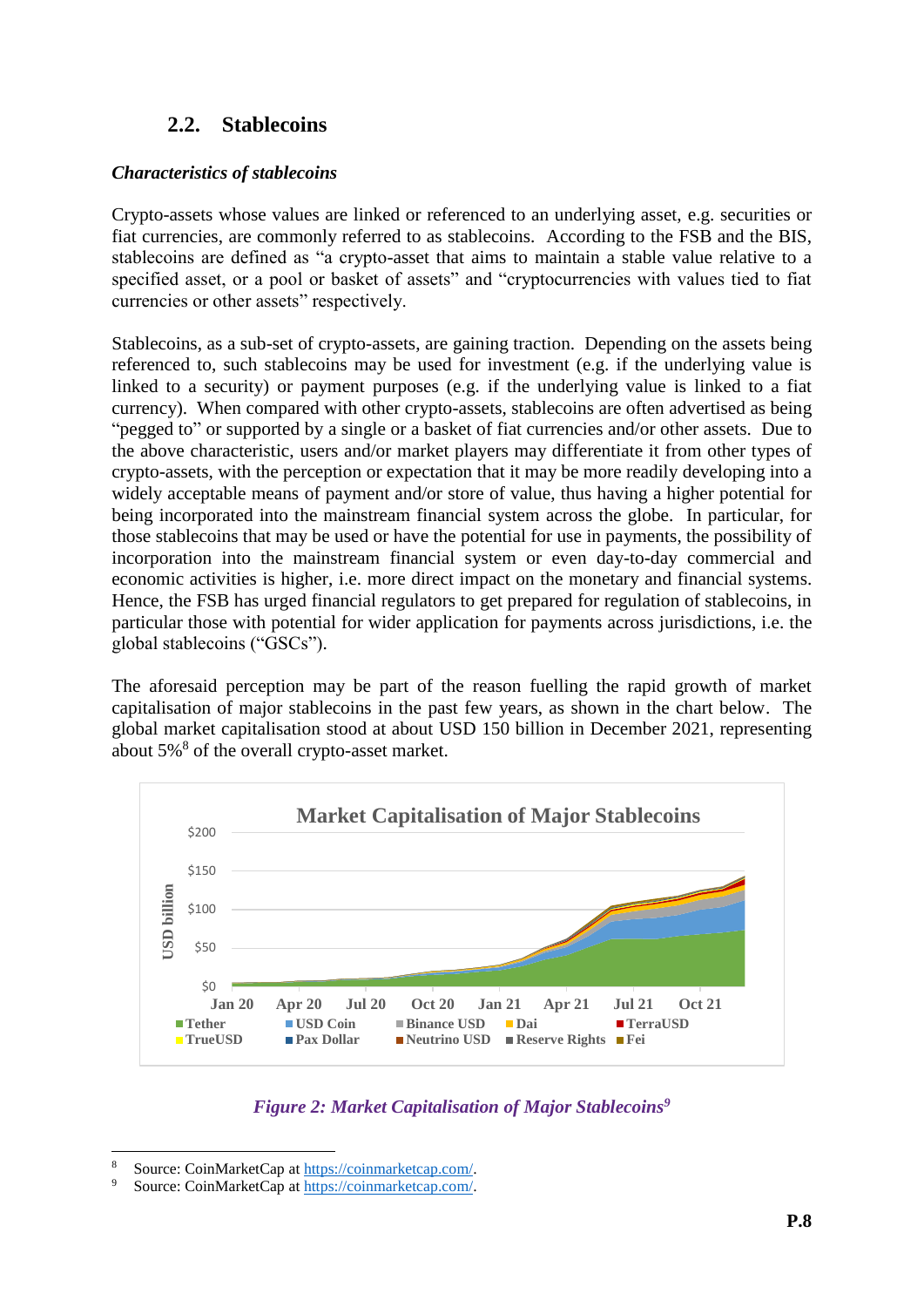#### *Common categorisation of stablecoins*

Stablecoins could have different designs. For example, depending on its backing arrangement, it could be broadly categorised as (i) asset-linked stablecoins; or (ii) algorithm-based stablecoins. Common backing assets of asset-linked stablecoins are fiat currency/currencies, commodities (e.g. gold), or other financial assets (e.g. securities). On the other hand, algorithm-based stablecoins use other means in an attempt to maintain a stable value (usually via protocols that provide for changes in supply of stablecoins in response to changes in demand). It is worth noting that there is currently no consensus in respect of the standards that should be applied to the backing or redemption arrangements for the stablecoin holders, and hence a general lack of transparency in these important arrangements.

#### *GSCs*

Similar to other crypto-assets, the market has been projecting the continued growth of stablecoins in the next few years, regarding which the possible cross-jurisdictional circulation and usages could be one of the contributing factors. Due to technology developments, it would be technically feasible for stablecoins originated in one jurisdiction to be used in other jurisdictions. In this regard, the FSB has pointed out that a stablecoin with a potential reach and adoption across multiple jurisdictions and the potential to achieve substantial volume could be considered as a GSC regarding which international coordination on regulatory work is required.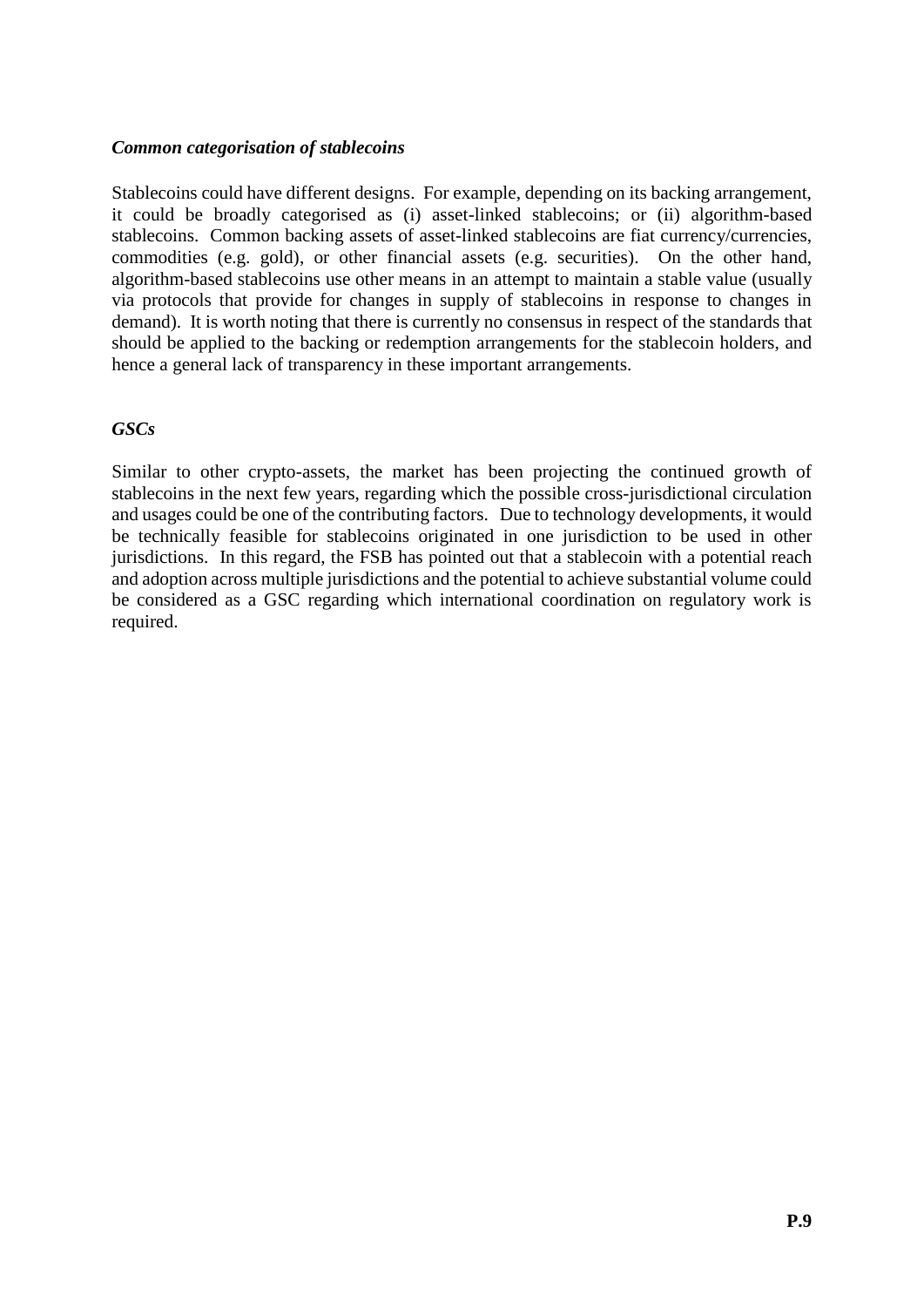# **3. Regulatory stance or recommendations of international community**

# **3.1. Overview of regulatory policy options**

Having regard to international experience and practice, an indicative list of regulatory policy options (see *Figure 3* below) in relation to crypto-assets is set out as below:

| <b>Policy Options</b>                                                                    | <b>Characteristics</b>                                                       | <b>Possible Downside</b>                                                                                                                   |
|------------------------------------------------------------------------------------------|------------------------------------------------------------------------------|--------------------------------------------------------------------------------------------------------------------------------------------|
| <b>No action</b>                                                                         | • Market driven                                                              | • Key risks remain and may grow<br>to negatively impact on the<br>financial system<br>• Unable to meet international<br>standards          |
| Opt-in / pilot regime                                                                    | • Relatively easy to administer<br>• Could test market demand                | • Key risks remain and may grow<br>to negatively impact on the<br>financial system<br>• Possibly unable to meet<br>international standards |
| <b>Risk-based regime</b><br>(e.g. focus on regulation of<br>payment-related stablecoins) | • Wider regulatory coverage to<br>address risks in a more<br>targeted manner | • Regulatory and supervisory costs<br>• Pockets of risks may still exist                                                                   |
| <b>Catch-all regime</b><br>₩<br>(cover all crypto-assets &<br>crypto-related activities) | • Wider regulatory coverage to<br>address risks in a broader<br>manner       | • Higher regulatory and supervisory<br>costs<br>• Potential regulatory overlaps<br>• May take longer time to<br>implement                  |
|                                                                                          | • Eliminate new risks to the<br>maximum extent possible                      | • Possible challenges to financial<br>innovation                                                                                           |

*Figure 3: Possible policy options for regulating crypto-assets*

# **3.2. Major international organisations**

While the work of relevant standard-setting bodies on crypto-assets and stablecoins is still ongoing, below is a summary of the progress made so far by selected organisations.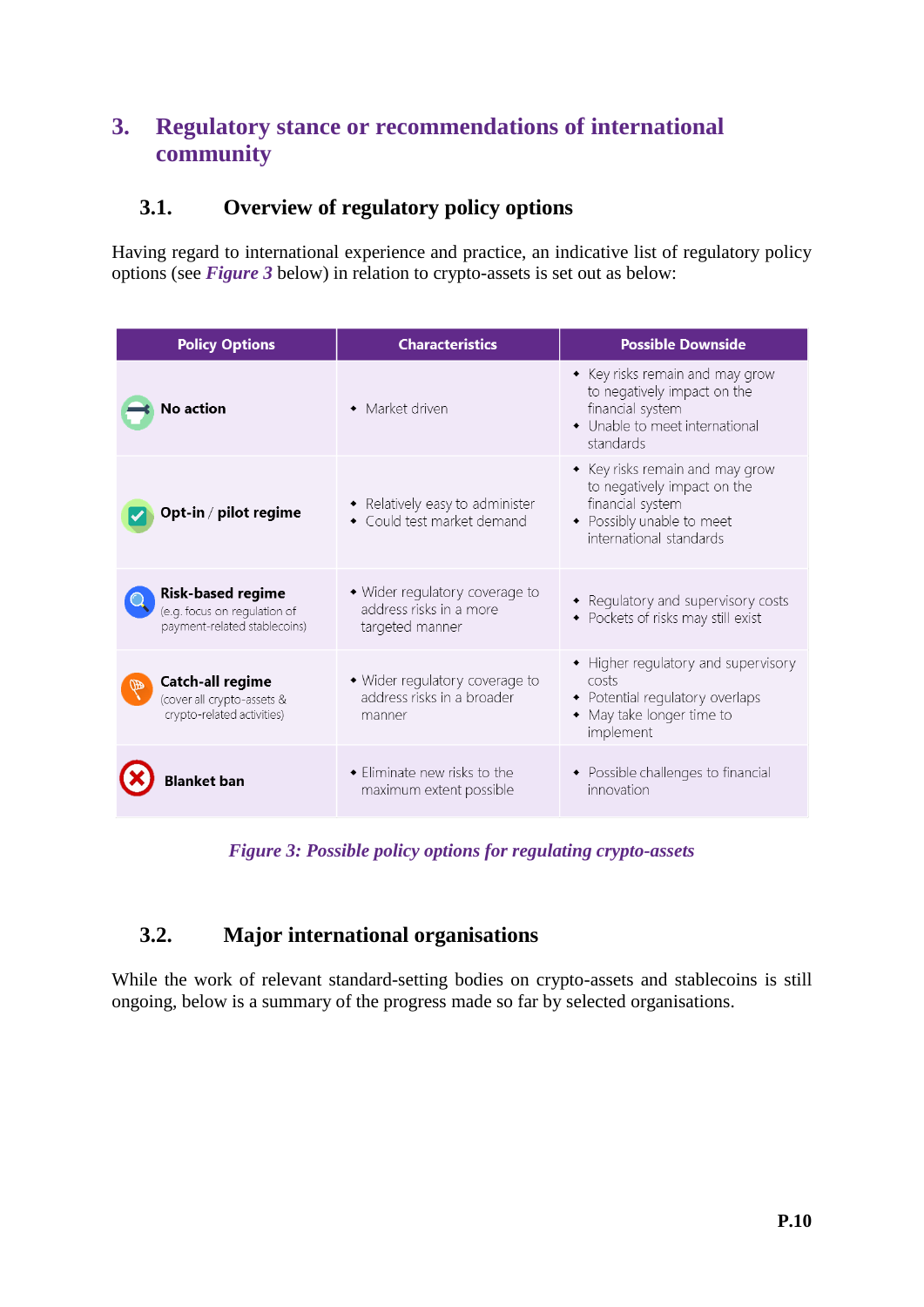## *The Basel Committee on Banking Supervision ("BCBS")* <sup>10</sup>

The BCBS' work on crypto-assets comprises three broad elements, namely:

- (i) monitoring of market and regulatory developments related to crypto-assets, and assessing the impact of such developments on the banking system;
- (ii) quantifying banks' exposures to crypto-assets via periodic data collection exercises; and
- (iii) developing prudential treatment for banks' exposures to crypto-assets.

In June 2021, the BCBS published a consultative document  $11$  that sets out its proposed prudential treatment of banks' exposures to crypto-assets. Under the proposal, crypto-assets are screened on an ongoing basis and classified into two groups:

- Group 1 crypto-assets refer to crypto-assets that fulfil a set of classification conditions. They will be subject to at least equivalent risk-based capital requirements based on the risk weights of underlying exposures as set out in the existing Basel capital framework.
- Group 2 crypto-assets refer to crypto-assets that fail to meet any of the classification conditions. Hence, they pose additional and higher risks when compared with Group 1 crypto-assets and will be subject to a newly prescribed conservative capital treatment based on a 1250% risk weight.

The classification conditions relate to the nature of crypto-assets, issue of legal certainty, reliability of the design of the crypto-asset arrangement, and regulation and supervision of entities performing significant functions. Group 1 crypto-assets include tokenised traditional assets ("Group 1a"), as well as crypto-assets with effective stabilisation mechanisms ("Group 1b"). Stablecoins can only be included in Group 1b if they are redeemable for underlying traditional asset(s) (e.g. cash, bonds, commodities, equities) and their stabilisation mechanism is assessed to be effective.

Stablecoin arrangements may be designed in various ways. As such, the consultation document considers two stylised structures as illustrative examples and examines how capital rules would be applied in these cases.

In addition to the capital requirements for credit and market risks, the consultation document provides additional guidance on the application of other aspects of Basel Framework to cryptoassets, including liquidity requirements, operational risk, leverage ratio and large exposures. It also sets out various issues that should be considered by banks and supervisors as part of the supervisory review process, and proposes new requirements for banks to disclose information regarding their crypto-asset exposure on a regular basis.

Given the rapidly evolving nature of crypto-assets, the BCBS noted that policy development for banks' exposures is likely to be an iterative process, involving more than one consultation. As such, it has decided to proceed with the public consultation to enable further work to continue with the additional benefit of incorporating feedback from external stakeholders. Meanwhile, it will continue to coordinate with other international organisations that are developing their regulatory approaches to crypto-assets.

<sup>&</sup>lt;sup>10</sup> BCBS's progress in reviewing standards is sourced from FSB (2021).<br><sup>11</sup> BCBS (2021)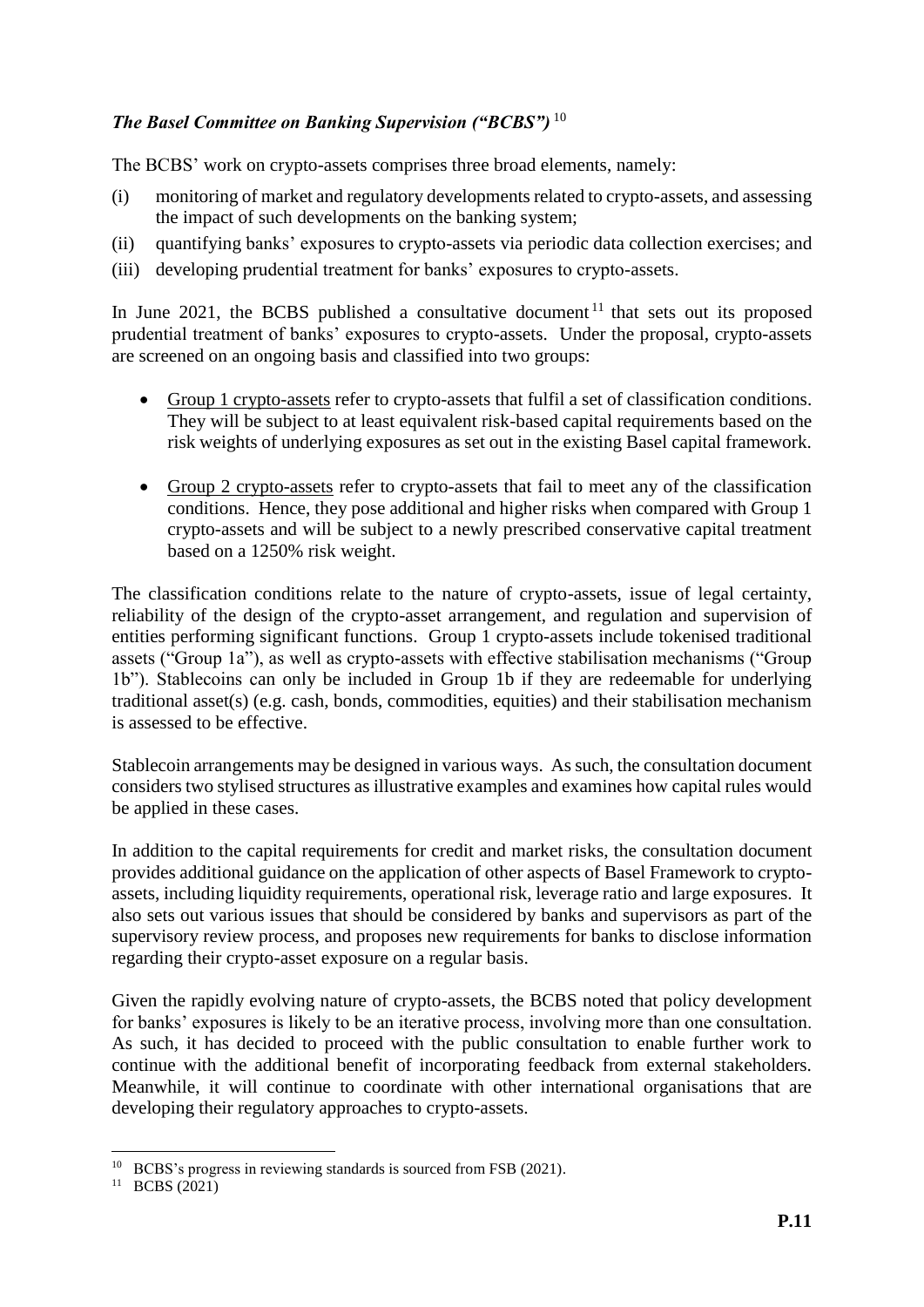#### *The FATF*

Since the release of its report to G20, the FATF has continued its work on "so-called stablecoins" as part of its broader focus on VAs and VASPs. The FATF has progressively revised its Standards to make clear that they apply to VAs and VASPs. The FATF also recognises that jurisdictions may permit and regulate VAs/VASPs or prohibit or limit VA activities or VASPs. In the latter case, authorities should take measures to mitigate the risks of such activities taking place illegally in their jurisdictions. The FATF Guidance states that "at a minimum, VASPs should be required to be licensed or registered in the jurisdiction(s) where they are created" (i.e. incorporated or established). Where a VASP is a natural person, it should be required to be licensed or registered in the jurisdiction where its place of business is located.

In July 2021, the FATF released a report on its second 12-month review of the revised standards on VAs and VASPs. This review looks into how jurisdictions and the private sector have implemented the revised Standards since the FATF's first 12-month review. It also looks at changes in the typologies, risks, and the market structure of the VA sector. It is noted that "most jurisdictions and most VASPs are not complying with the travel rule<sup>12</sup>. This is a major obstacle to effective global anti-money laundering/counter-terrorist financing ("AML/CFT") mitigation and is undermining the impact of the revised FATF Standards."

The FATF updated the Guidance for a Risk-Based Approach to VAs and VASPs in October 2021. The revisions focused on (i) providing guidance on how the FATF Standards apply to so-called stablecoins and clarifying that a range of entities involved in stablecoin arrangements could qualify as VASPs under the FATF Standards; (ii) clarifying the definitions of VA and VASP to make it clear that these definitions are expansive; (iii) providing additional guidance on the risks and the tools available to countries to address the ML/TF risks for peer-to-peer transactions; (iv) providing updated guidance on the licensing and registration of VASPs; (v) providing additional guidance for the public and private sectors on the implementation of the travel rule; and (vi) including Principles of Information-Sharing and Co-operation Amongst VASP Supervisors.

#### *The FSB*

In June 2019, the G20 mandated the FSB to examine regulatory, supervisory and oversight issues raised by GSCs and to advise on multilateral responses as appropriate, considering the perspective of emerging markets and developing economies. In October 2020, the FSB issued a report with ten high-level recommendations<sup>13</sup> on the regulation, supervision and oversight of GSCs. Member jurisdictions are expected to consider establishing/amending their regulatory framework, in line with FSB recommendations, by July 2022.

In October 2021, the FSB published a progress report on the implementation of the FSB highlevel recommendations. The report notes that while the current generation of stablecoins are not being used for mainstream payments on a significant scale, vulnerabilities in this space have continued to grow over the course of 2020-21. Through a comprehensive stock-take

 $\overline{a}$ <sup>12</sup> A key AML/CFT measure, which mandates that VASPs obtain, hold and exchange information about the originators and beneficiaries of VA transfers.

<sup>&</sup>lt;sup>13</sup> Please refer to **Annex B** for the ten high-level recommendations set out in FSB (2020).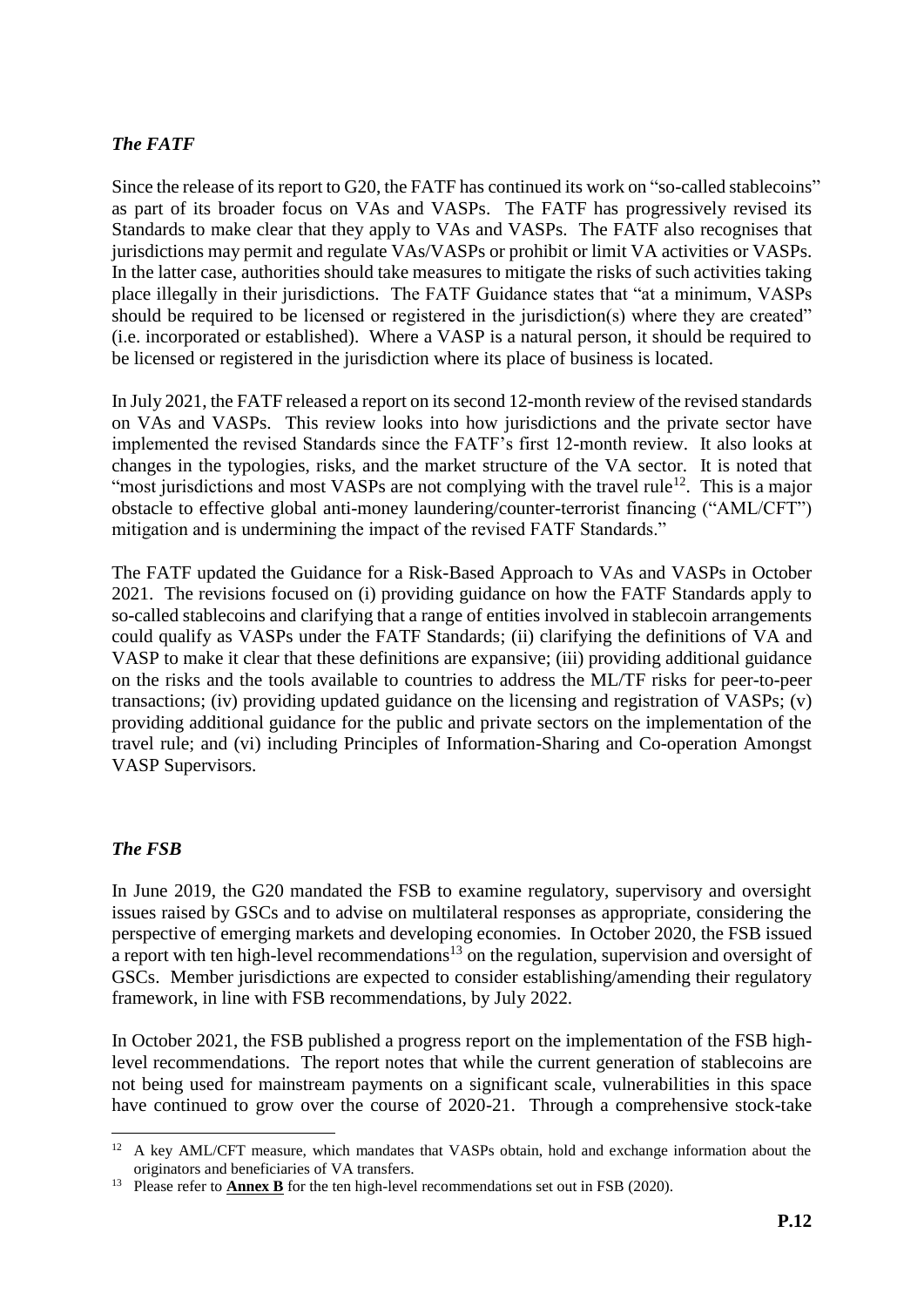conducted by the FSB, it was found that, overall, the implementation across jurisdictions is still at an early stage. As jurisdictions are using the FSB high-level recommendations in developing their own domestic regulatory approaches, authorities have identified several issues relating to the implementation of the recommendations that may warrant further consideration and where further work at international level could be useful.

The report also highlights that standard-setting bodies are continuing to assess whether and how existing international standards may apply to stablecoin arrangements and, where appropriate, adjust the standards in light of the FSB high-level recommendations.

### *Committee on Payments and Market Infrastructures ("CPMI") and International Organization of Securities Commissions ("IOSCO")*

In October 2021, CPMI and IOSCO published for public consultation preliminary guidance that confirms and clarifies that stablecoin arrangements should observe international standards for payment, clearing and settlement systems $^{14}$ . Consultation closed on 1 December 2021.

The report provides guidance on the application of the Principles for Financial Market Infrastructures ("PFMI") to systemically important stablecoin arrangements, including the entities integral to such arrangements. The report proposes additional guidance on how certain aspects of the PFMI apply to the novel features of stablecoin arrangements.

In particular, a stablecoin arrangement's "transfer function" enables the transfer of coins between users and typically entails the operation of the system, a set of rules for the transfer of coins between or among participants, and a mechanism for validating transactions. This transfer function is comparable to the transfer function performed by other types of financial market infrastructure. As a result, a stablecoin arrangement that performs this transfer function is considered a financial market infrastructure for the purpose of applying the PFMI and, if determined by relevant authorities to be systemically important, the stablecoin arrangement as a whole would be expected to observe all relevant principles in the PFMI.

CPMI and IOSCO may further examine regulatory, supervisory and oversight issues associated with stablecoin arrangements and coordinate with other standard-setting bodies.

1

<sup>14</sup> Source: CPMI, IOSCO – Consultative report – Application of the Principles for Financial Market Infrastructures to stablecoin arrangements (October 2021) at [https://www.bis.org/cpmi/publ/d198.pdf.](https://www.bis.org/cpmi/publ/d198.pdf)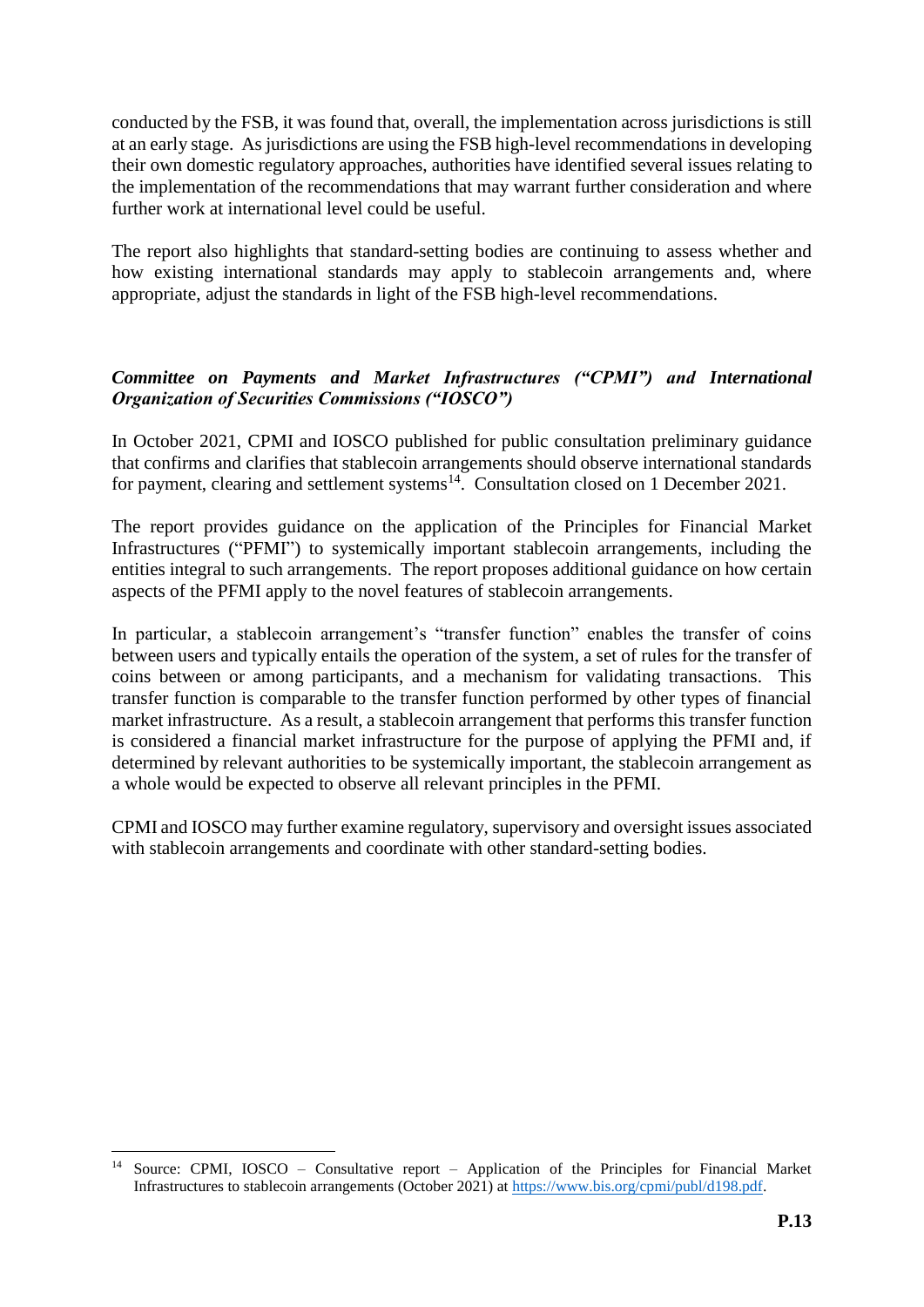# **3.3. Major jurisdictions**

Jurisdictions are at different stages of formulating their regulatory stance and framework on crypto-assets (including stablecoins<sup>15</sup>) (see *Figure 4* below). In general, it is noted that those jurisdictions that have chosen to regulate activities related to VAs adhere to the FATF approach that all FATF Standards should apply with minor modifications (e.g. "travel rule" requirements for technical reasons). Latest developments in Mainland China, the European Union ("EU"), Singapore, the United Kingdom ("UK") and the United States ("US") are summarised below.



*Figure 4: Major jurisdictions' regulatory stance towards stablecoins*

## *Mainland China*

In December 2013, the People's Bank of China ("PBoC") started disallowing financial institutions from providing Bitcoin-related services to customers<sup>16</sup>.

In June 2021, the PBoC had a regulatory dialogue with some banks and payment institutions to launch crackdowns on crypto-currency trading<sup>17</sup>. Among other things, institutions (i) are not allowed to offer crypto-related products or services, including account opening, registration, transaction, clearing and settlement for related activities; and (ii) are required to screen accounts opened with them, identify those of virtual currency exchanges or over-the-counter dealers, and cut off their payment channels for trading funds. This is in line with the decisions and arrangements of the State Council and the Guidelines of the 51st meeting of the Financial Stability and Development Committee under the State Council.

 $\overline{a}$ <sup>15</sup> Major regulatory initiatives of Singapore and UK regarding stablecoins are sourced from FSB (2021).

<sup>&</sup>lt;sup>16</sup> Source: [http://www.pbc.gov.cn/goutongjiaoliu/113456/113469/2804576/index.html.](http://www.pbc.gov.cn/goutongjiaoliu/113456/113469/2804576/index.html)

<sup>&</sup>lt;sup>17</sup> See the relevant press release in Chinese at [http://www.pbc.gov.cn/goutongjiaoliu/113456/113469/4273265/](http://www.pbc.gov.cn/goutongjiaoliu/113456/113469/4273265/index.html) [index.html.](http://www.pbc.gov.cn/goutongjiaoliu/113456/113469/4273265/index.html) The English version is available at [http://www.pbc.gov.cn/en/3688110/3688172/4157443/](http://www.pbc.gov.cn/en/3688110/3688172/4157443/4274885/index.html) [4274885/index.html.](http://www.pbc.gov.cn/en/3688110/3688172/4157443/4274885/index.html)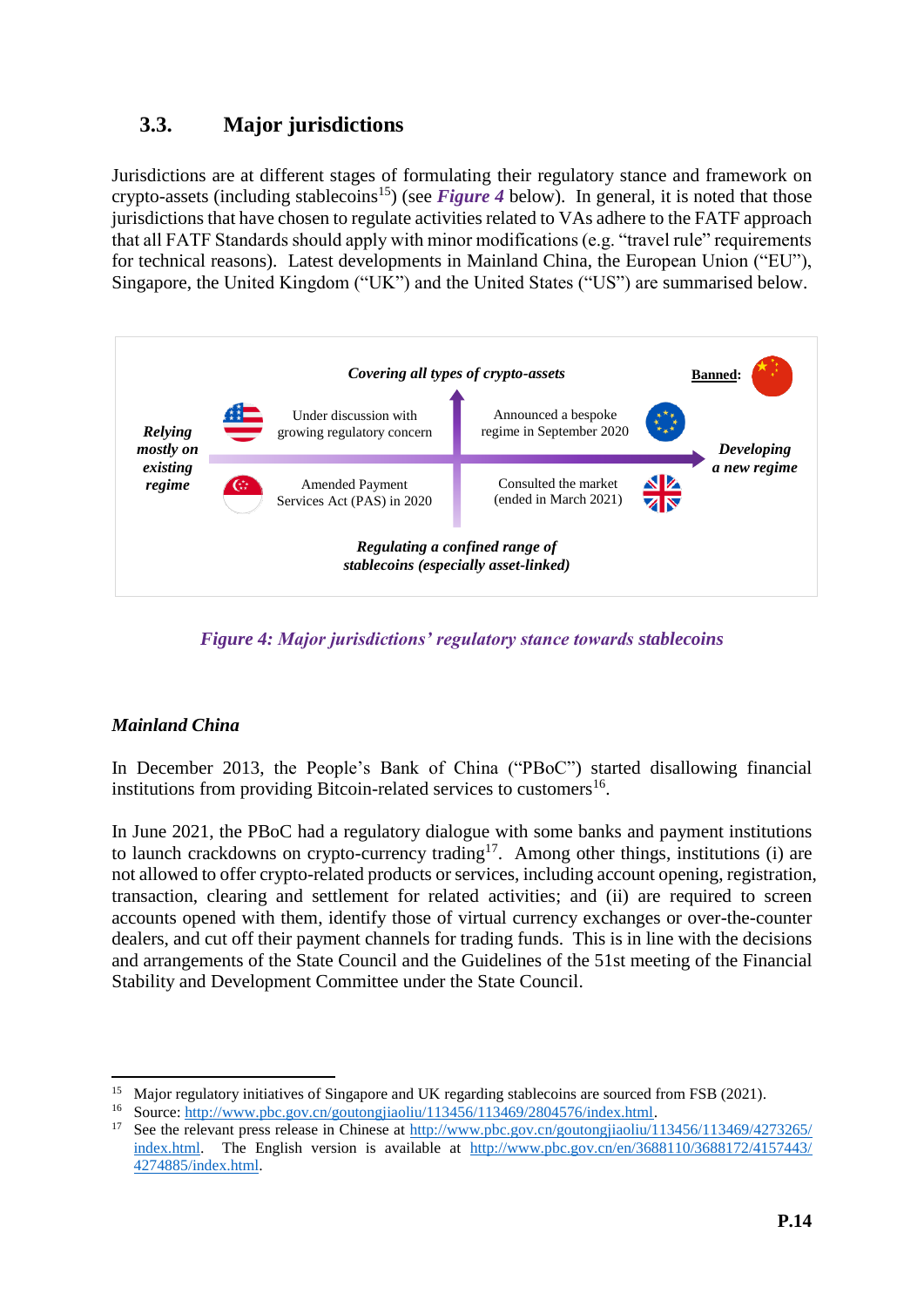More specifically on stablecoins, the PBoC mentioned in a policy briefing in July 2021<sup>18</sup> that stablecoins issued by some commercial organisations, especially GSCs, could bring risks and challenges to, among other things, the international monetary system as well as the payment and settlement system.

Further in September 2021, the Mainland authorities jointly issued a "Notice on Further Preventing and Resolving the Risks of Virtual Currency Trading and Speculation"<sup>19</sup>, stating that virtual currency-related activities are illegal financial activities and provision of services by overseas virtual currency exchanges to residents in the Mainland via the internet is also considered to be an illegal financial activity.

#### *EU*

In September 2020, the European Commission proposed a regulation on Markets in Cryptoassets ("MiCA")<sup>20</sup>. In gist, MiCA sets out a broad regulatory framework bringing issuers and service providers of all crypto-assets not covered elsewhere in financial services legislation, including e-money tokens and asset-referenced tokens, into its regulatory scope.

Key objectives of the proposal are to (i) provide legal certainty; (ii) support innovation; (iii) instil appropriate levels of consumer and investor protection and market integrity; and (iv) ensure financial stability. Feedback period for commission adoption of MiCA closed in January 2021 and the proposal is now under discussion by the EU Council.

## *Singapore*

The Monetary Authority of Singapore ("MAS") has repeatedly cautioned that investing in cryptocurrencies is risky and not suitable for retail investors. The prices of most cryptocurrencies are subject to speculative swings<sup>21</sup>. Cryptocurrency funds are also not authorised for sale to retail investors<sup>22</sup>. In January 2021, Singapore expanded the scope of digital payment token services<sup>23</sup> under Payment Services Act 2019, with a view to aligning with the applicable enhanced FATF Standards.

On the other hand, the MAS issued a public consultation in December 2019, seeking views on the interactions between money, e-money, and cryptocurrencies, including stablecoins, and the appropriate regulatory treatment for cryptocurrencies, particularly stablecoins.

<sup>1</sup> <sup>18</sup> Source: [http://www.gov.cn/xinwen/2021zccfh/27/index.htm.](http://www.gov.cn/xinwen/2021zccfh/27/index.htm)

<sup>19</sup> Source: [http://www.pbc.gov.cn/goutongjiaoliu/113456/113469/4348521/index.html.](http://www.pbc.gov.cn/goutongjiaoliu/113456/113469/4348521/index.html)

<sup>&</sup>lt;sup>20</sup> See the full text of MiCA at [https://eur-lex.europa.eu/resource.html?uri=cellar:f69f89bb-fe54-11ea-b44f-](https://eur-lex.europa.eu/resource.html?uri=cellar:f69f89bb-fe54-11ea-b44f-01aa75ed71a1.0001.02/DOC_1&format=PDF)[01aa75ed71a1.0001.02/DOC\\_1&format=PDF.](https://eur-lex.europa.eu/resource.html?uri=cellar:f69f89bb-fe54-11ea-b44f-01aa75ed71a1.0001.02/DOC_1&format=PDF)

<sup>&</sup>lt;sup>21</sup> Source: [https://www.mas.gov.sg/news/parliamentary-replies/2021/reply-to-parliamentary-question-on](https://www.mas.gov.sg/news/parliamentary-replies/2021/reply-to-parliamentary-question-on-trading-and-investments-in-crypto-assets)[trading-and-investments-in-crypto-assets.](https://www.mas.gov.sg/news/parliamentary-replies/2021/reply-to-parliamentary-question-on-trading-and-investments-in-crypto-assets)

<sup>&</sup>lt;sup>22</sup> Source: [https://www.mas.gov.sg/news/parliamentary-replies/2021/reply-to-parliamentary-question-on](https://www.mas.gov.sg/news/parliamentary-replies/2021/reply-to-parliamentary-question-on-crypto-asset-market)[crypto-asset-market.](https://www.mas.gov.sg/news/parliamentary-replies/2021/reply-to-parliamentary-question-on-crypto-asset-market)

<sup>&</sup>lt;sup>23</sup> See the definitions of digital payment token and digital payment token service provider at  $\frac{https://sso.ago.com}{https://sso.ago.com}$ [sg/Acts-Supp/1-2021/Published/20210301?DocDate=20210301](https://sso.agc.gov.sg/Acts-Supp/1-2021/Published/20210301?DocDate=20210301) and [https://sso.agc.gov.sg/Bills-Supp/41-](https://sso.agc.gov.sg/Bills-Supp/41-2020/Published/20201102?DocDate=20201102) [2020/Published/20201102?DocDate=20201102.](https://sso.agc.gov.sg/Bills-Supp/41-2020/Published/20201102?DocDate=20201102)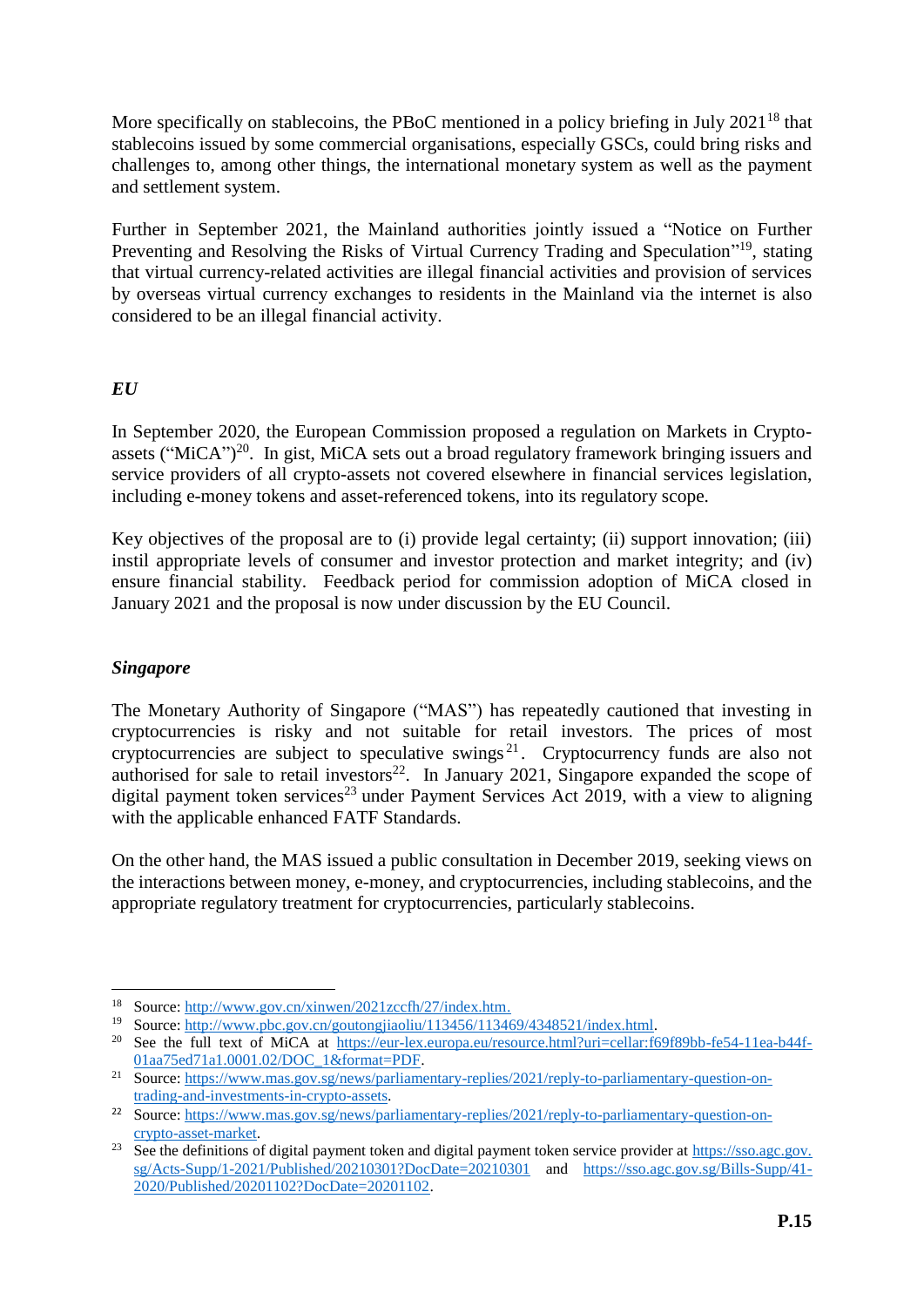The consultation sought views on the defining characteristics of e-money and cryptocurrency, considered the potential ability of stablecoins to function as money, and discussed its relevance in the regulatory class of e-money or cryptocurrency. The differing regulatory priorities for emoney and cryptocurrency services have different implications for how stablecoins would be regulated if placed in either of these categories: e-money services are regulated for the safeguarding of customers' money; whereas cryptocurrency services are regulated for ML/TF risk, with a disclosure requirement to warn customers of the risk of loss. Other issues were also touched on, such as whether a global stablecoin should be regulated differently from other stablecoins and how the stabilisation mechanism should be regulated.

Mixed feedback was received from the consultation, with different views hinging on whether a stablecoin was a single-currency or multi-currency stablecoin, whether there was a claim on the issuer of the stablecoin, etc. There were also varying views regarding whether stablecoins should be treated as a payment instrument or an investment product, depending on the assets backing the stablecoins.

The MAS will continue its work on reviewing the appropriate regulatory treatment for stablecoins, such as the treatment under different legislation, taking into consideration its practical use and risks, and informed by ongoing work of the international standard-setting bodies.

#### *UK*

In January 2021, the HM Treasury launched a public consultation<sup>24</sup> on the UK's regulatory approach to crypto-assets and stablecoins. The consultation sought public views on, among other things, the classification of crypto-assets (including stablecoins), government's proposed objectives and principles for regulating crypto-assets, proposed regulatory approach and initial regulatory scope. Consultation closed in March 2021, with feedback currently under review.

It was proposed that stablecoins which could be reliably used for retail or wholesale payment transactions be subject to minimum requirements and protections as part of a UK authorisation regime. Algorithmic stablecoins would be excluded from this regime because they more closely resemble unbacked exchange tokens and may pose similar risks in relation to their ability to maintain stability of value, so may not be suitable for retail or wholesale payment transactions.

The consultation document notes that stablecoin arrangements that play a similar function to existing payments systems may be regulated by the UK Payment Systems Regulator, which regulates payment systems designated by HM Treasury. Where stablecoin arrangements reach systemic scale, they should be subject to existing systemic payments regulation. Stablecoin system operators, issuers and service providers that reach systemic scale would be subject to regulation by the Bank of England and enhanced requirements grounded in the PFMI.

Existing criteria for systemic payment systems should be extended to stablecoin arrangements performing a retail or wholesale payment system function. Furthermore, a stablecoin

 24 HM Treasury (2021)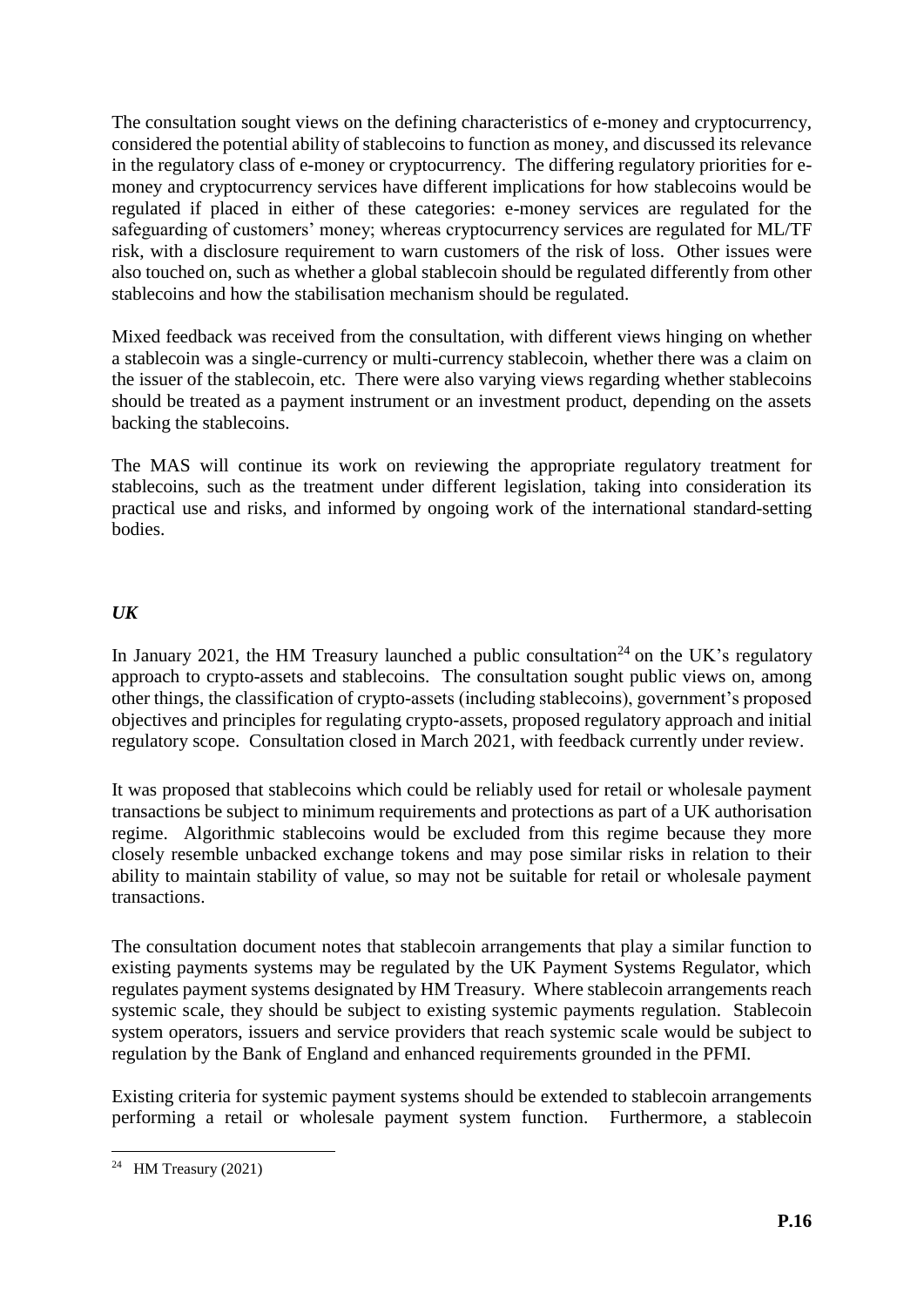arrangement with significant potential to become systemic would need to be covered by regulation as soon as it is launched. The Bank of England's approach to systemic stablecoin arrangements incorporates the expectation that systemic stablecoin arrangements will need to provide holders with a robust legal claim, ensure stability of value and enable users to redeem tokens at par into fiat. The document also acknowledges that other service providers in a stablecoin arrangement outside of the payment system, for example wallets, have the potential to pose systemic risks and consults on whether to extend the Bank of England's systemic regulatory perimeter to such entities. The consultation proposes an overall framework through legislation, with detailed requirements on firms to be set by the independent regulators.

Given the decentralised and cross-border nature of stablecoins, the UK government and authorities are also considering whether firms actively marketing to UK consumers should be required to have a UK establishment and be authorised in the UK.

On the front of consumer protection, the Financial Conduct Authority prohibits the sale to retail clients of derivatives and exchange traded notes that reference unregulated crypto assets $^{25}$ .

#### *US*

**.** 

In December 2020, the US President's Working Group on Financial Markets ("PWG") published a statement providing an initial assessment of major regulatory and supervisory considerations for participants in significant stablecoin arrangements with a US nexus that are primarily used for retail payments<sup>26</sup>. While encouraging payments innovation, PWG Members emphasised that digital payments systems, including stablecoin arrangements, should be designed and operated in a responsible manner that effectively manages risks and maintains the stability of the US' domestic and international financial and monetary systems.

Subsequently at a PWG meeting held in July 2021, Janet Yellen, Secretary of US Treasury, underscored the need for the US to act quickly to ensure that there is an appropriate regulatory framework for stablecoins given their rapid growth in recent years<sup>27</sup>. In August 2021, Gary Gensler, the Chairman of US Securities and Exchange Commission ("SEC"), also called on the US Congress to offer additional plenary powers to the SEC to regulate the crypto markets, with legislative priority focused on crypto trading, lending, and decentralised finance platforms<sup>28</sup>.

In November 2021, the PWG together with the Federal Deposit Insurance Corporation and the Office of the Comptroller of the Currency published a report on stablecoins<sup>29</sup>. The report highlights that the potential for the increased use of stablecoins as a means of payments raises a range of concerns which include the potential for destabilising runs, disruptions in the payment system, and concentration of economic power. It also highlights gaps in the authority of regulators to call for reducing these risks posed by stablecoins. Among other things, it was proposed that stablecoin issuers should be required to be insured depository institutions, which

<sup>25</sup> Source:<https://www.fca.org.uk/publication/policy/ps20-10.pdf>

<sup>26</sup> Sources: <https://home.treasury.gov/news/press-releases/sm1223> and [https://home.treasury.gov/system/files/](https://home.treasury.gov/system/files/136/PWG-Stablecoin-Statement-12-23-2020-CLEAN.pdf) [136/PWG-Stablecoin-Statement-12-23-2020-CLEAN.pdf](https://home.treasury.gov/system/files/136/PWG-Stablecoin-Statement-12-23-2020-CLEAN.pdf)

<sup>&</sup>lt;sup>27</sup> See the relevant press release at  $\frac{https://home.treasury.gov/news/press-releases/jy0281}{https://home.treasury.gov/news/press-releases/jy0281}$ .

<sup>&</sup>lt;sup>28</sup> See the Gary Gensler's remarks before the Aspen Security Forum at [https://www.sec.gov/news/public](https://www.sec.gov/news/public-statement/gensler-aspen-security-forum-2021-08-03)[statement/gensler-aspen-security-forum-2021-08-03.](https://www.sec.gov/news/public-statement/gensler-aspen-security-forum-2021-08-03)

<sup>&</sup>lt;sup>29</sup> See the report at [https://home.treasury.gov/system/files/136/StableCoinReport\\_Nov1\\_508.pdf.](https://home.treasury.gov/system/files/136/StableCoinReport_Nov1_508.pdf)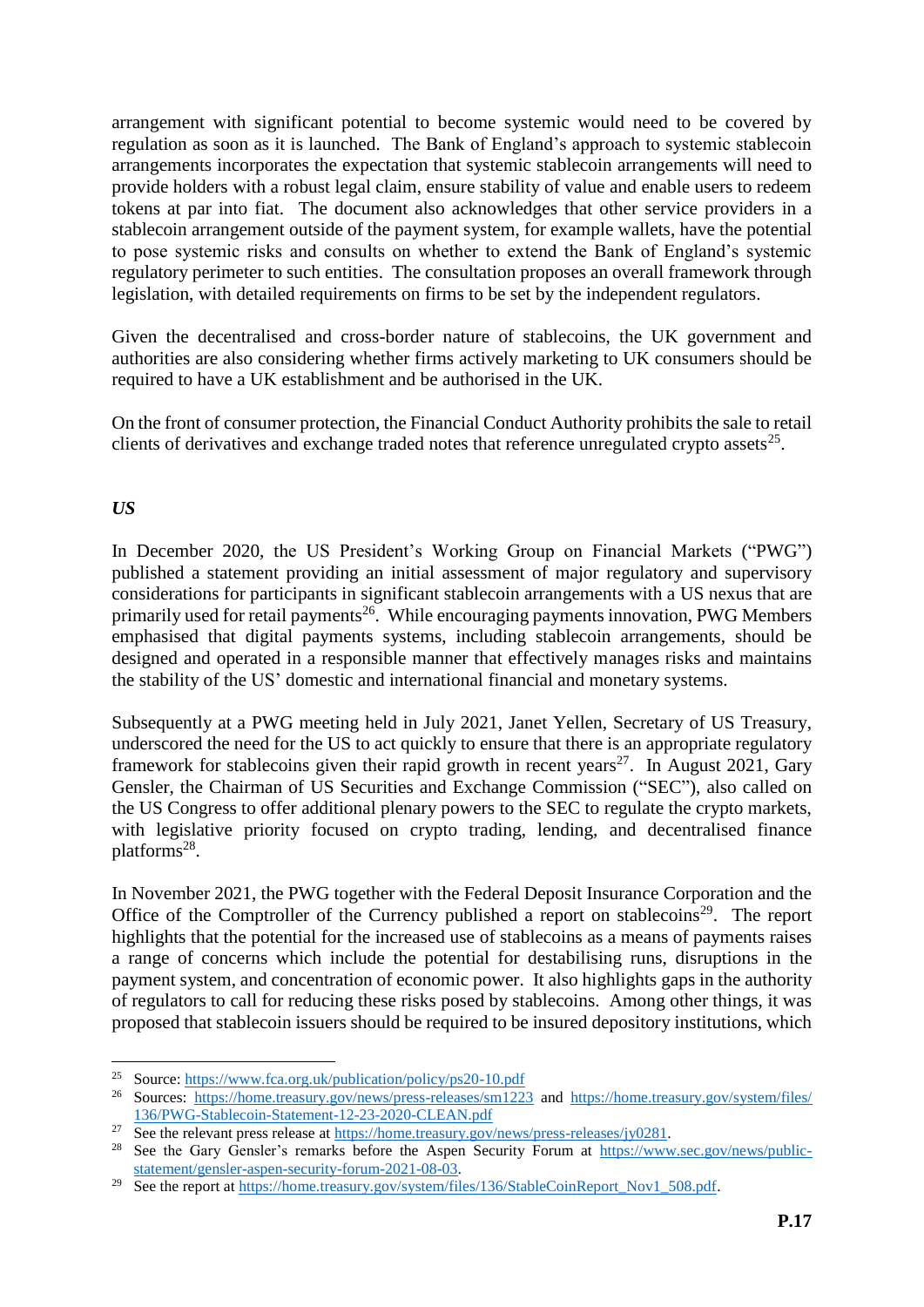are subject to appropriate supervision and regulation at the depository institution level and the holding company level. It is recommended that Congress act promptly to enact legislation to ensure that payment stablecoins and payment stablecoin arrangements are subject to a federal framework on a consistent and comprehensive basis. Such legislation would complement existing authorities with respect to market integrity, investor protection, and illicit finance, and would address identified key concerns.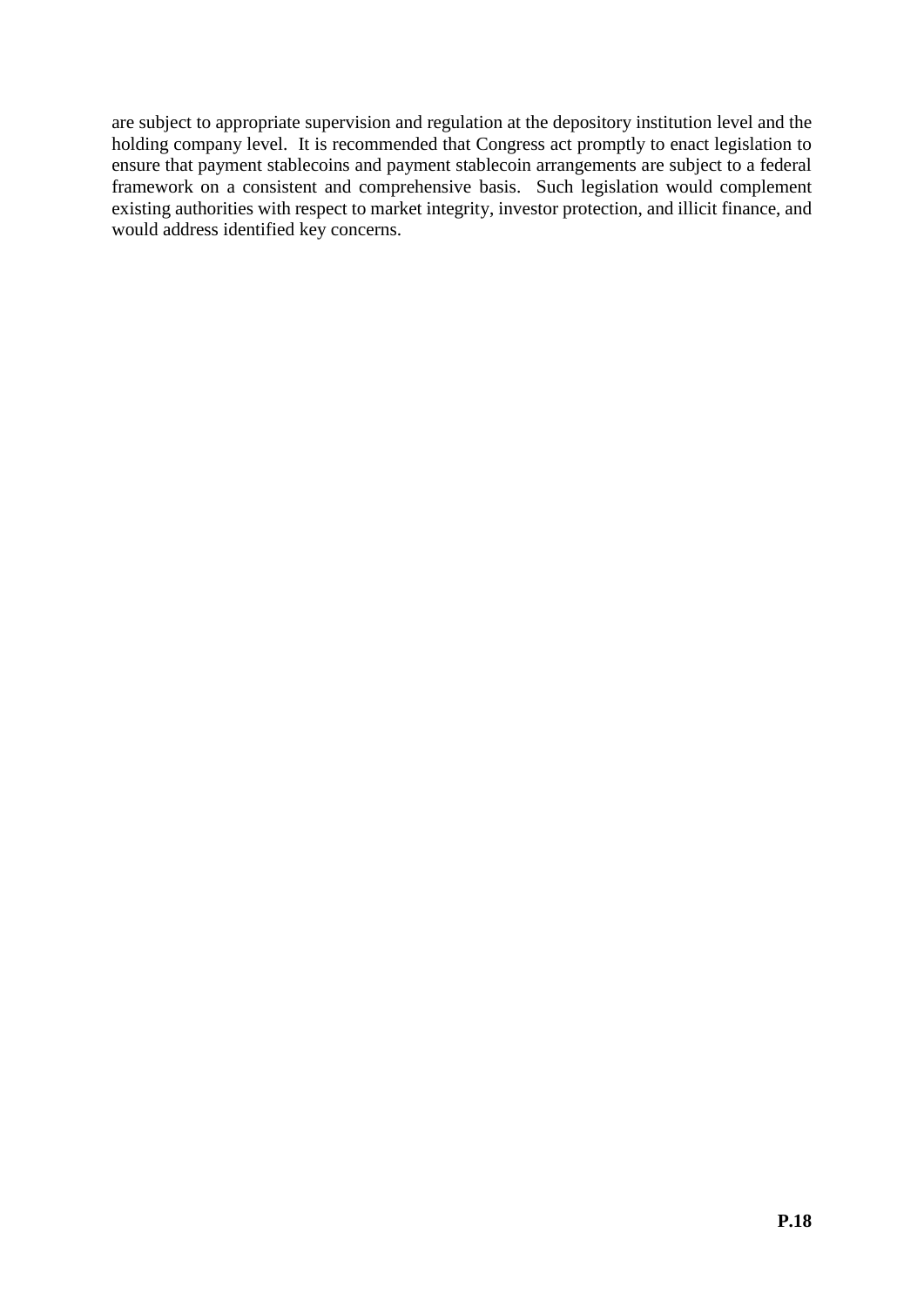# **4. Current regulatory regime in Hong Kong**

## **4.1. FSTB's proposed licensing regime for virtual asset service providers ("VASP regime")**

In November 2019, the SFC issued a position paper to set out a licensing framework for platforms which offer trading of securities-type VAs or tokens ("voluntary opt-in regime"). In particular, the voluntary opt-in regime is applicable to only platforms that offer trading services of at least one VA with securities features involved. Platforms solely trading non-securities VAs are not covered.

Since the launch of the voluntary opt-in regime, the SFC has been accepting applications for review. The SFC granted the first licence to a platform operator in December 2020, while other applications are currently under consideration.

More recently, the FSTB has also completed the public consultation on the introduction of the VASP regime under the AMLO and the consultation conclusion was published in May  $2021^{30}$ .

Under the VASP regime, it was proposed that the business of operating a VA exchange<sup>31</sup> be designated as a regulated VA activity, whereby any person seeking to engage in this regulated activity needs to obtain a licence. At the initial stage, the proposed regime will only apply to exchanges dealing in VAs, but not other types of VASPs such as crypto wallet providers or custodians. Flexibility will be built in the licensing regime such that it may be expanded to cover forms of VA activities other than operating VA exchanges where the need arises in the future.

The FSTB has announced that it would commence the law drafting exercise, with a view to introducing the amendment bill into the Legislative Council in 2022. While the proposed VASP regime seeks to put VA exchanges in the regulatory remit, it is noted that certain key functions in a typical stablecoin arrangement may not be captured (as the proposed VASP regime is not primarily intended to regulate stablecoins), including (i) issuance and redemption of tokens; (ii) execution of transactions; (iii) token custody and operation; (iv) value stabilisation and reserve management; (v) validation of transactions; and (vi) fund transmission.

**.** 

See FSTB's Public Consultation on Legislative Proposals to Enhance Anti-Money Laundering and Counter-Terrorist Financing Regulation in Hong Kong at [https://www.fstb.gov.hk/fsb/en/publication/consult/doc/](https://www.fstb.gov.hk/fsb/en/publication/consult/doc/consult_conclu_amlo_e.pdf) [consult\\_conclu\\_amlo\\_e.pdf.](https://www.fstb.gov.hk/fsb/en/publication/consult/doc/consult_conclu_amlo_e.pdf)

Specifically, according to the aforementioned consultation conclusion, a VA exchange will be defined as any trading platform which is operated for the purpose of allowing an offer or invitation to be made to buy or sell any VA in exchange for any money or any VA, and which comes into custody, control, power or possession of, or over, any money or any VA at any point in time during its course of business.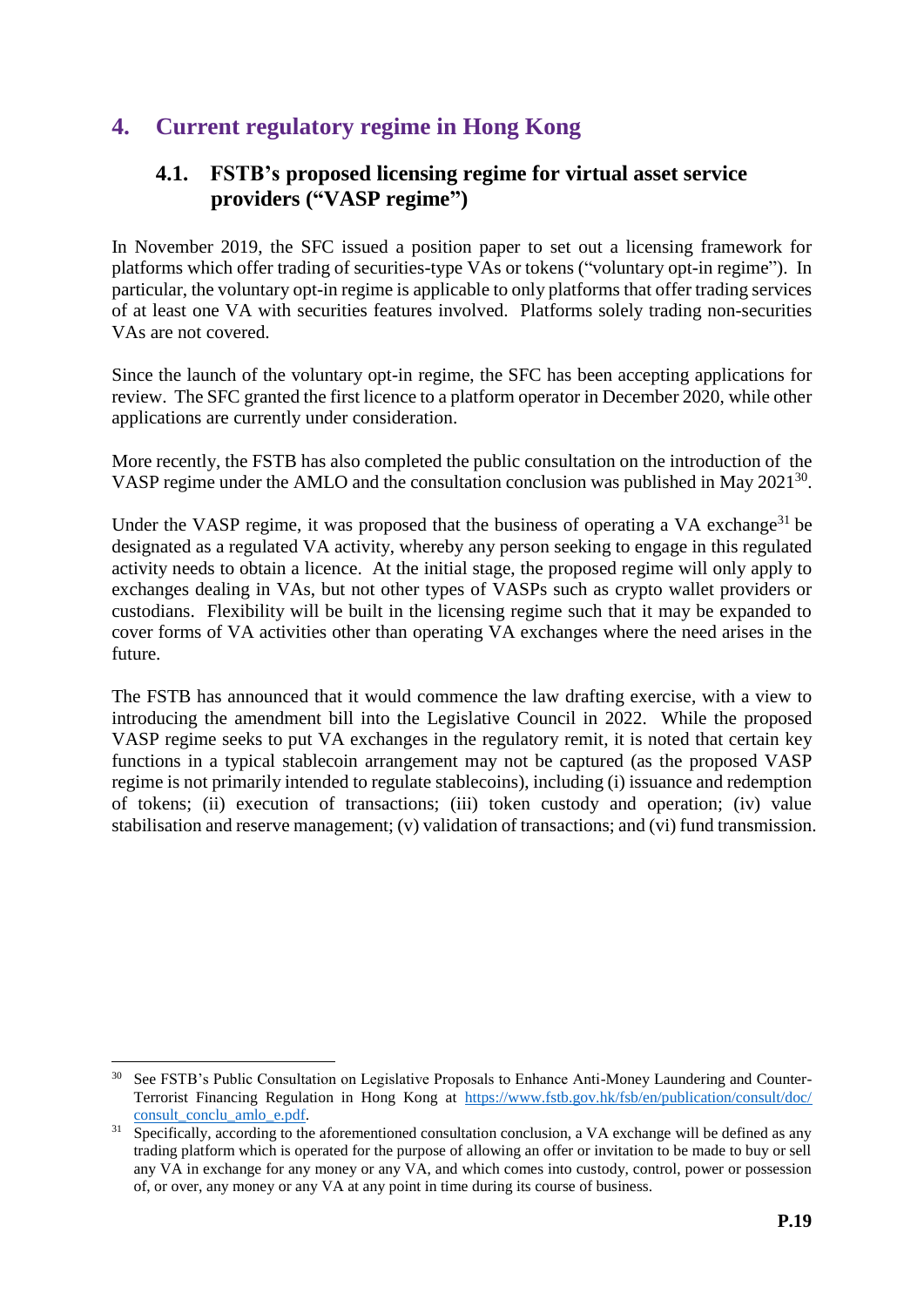## **4.2. Payment Systems and Stored Value Facilities Ordinance ("PSSVFO")**

Under the PSSVFO, the HKMA is responsible for (i) licensing and supervision of Stored Value Facilities ("SVFs"), such as e-wallets and prepaid cards; and (ii) the designation and oversight of Clearing and Settlement Systems, and Retail Payment Systems in Hong Kong. The arrangements of crypto-assets, especially those that are used for payment purposes, are somewhat akin to an SVF. Nevertheless, whether a crypto-asset constitutes an SVF as defined by the PSSVFO has to be determined on a case-by-case basis. Based on preliminary assessment, the consideration would generally depend on whether both of the following conditions are satisfied<sup>32</sup>:

- (a) the facility may be used for storing the value of an amount of money that
	- (i) is paid into the facility from time to time; and
	- (ii) may be stored on the facility under the rules of the facility; and
- (b) the facility may be used for either or both of the following purposes:
	- (i) as a means of making payments for goods or services under an undertaking (whether express or implied) given by the issuer of the facility;
	- (ii) as a means of making payments to another person (other than payments mentioned in subparagraph (i)) under an undertaking (whether express or implied) given by the issuer of the facility.

If a crypto-asset, including stablecoin, fulfils the above parameters and constitutes the issue of an SVF in Hong Kong in accordance with the PSSVFO, it will be subject to a mandatory licensing regime administered by the HKMA, i.e. the issuer will need to comply with the PSSVFO plus other requirements (e.g. guidelines, practice notes, supervisory requirements) issued by the HKMA for licensing and ongoing supervision.

However, we note that the definition of SVF of the PSSVFO may not cover certain types of stablecoins and/or their activities as may be seen in the market. In layman terms, the two limbs of taking stored value by a facility issuer and the same issuer giving undertaking for making person-to-merchant ("P2M") or person-to-person ("P2P") payments using the stored value have to be met in order for a facility to be an SVF. Depending on the facts and circumstances, a stablecoin arrangement may involve different entities carrying out respective functions of stablecoin issuance and wallet operations and there may not be any undertaking by the issuer to use the stablecoin as a means of payment for any third party. This may render the stablecoin arrangement not an SVF even though when viewed in its totality, it operates in a manner similar to that of an SVF.

Due to the characteristics of stablecoins as explained in prior sections, and users and/or market players' general differentiation of it from other types of crypto-assets, there is a perception that some stablecoins may be developing into a widely acceptable means of payment<sup>33</sup>, i.e. payment-related stablecoins. Such payment-related stablecoins have a higher potential for being incorporated into the mainstream financial system or even day-to-day commercial and economic activities (by being a means of payment). Thus, we are considering expanding the

1

<sup>32</sup> See section 2A of the PSSVFO.

<sup>&</sup>lt;sup>33</sup> Be it for goods or services, general transfers, or even for purchasing another crypto-asset.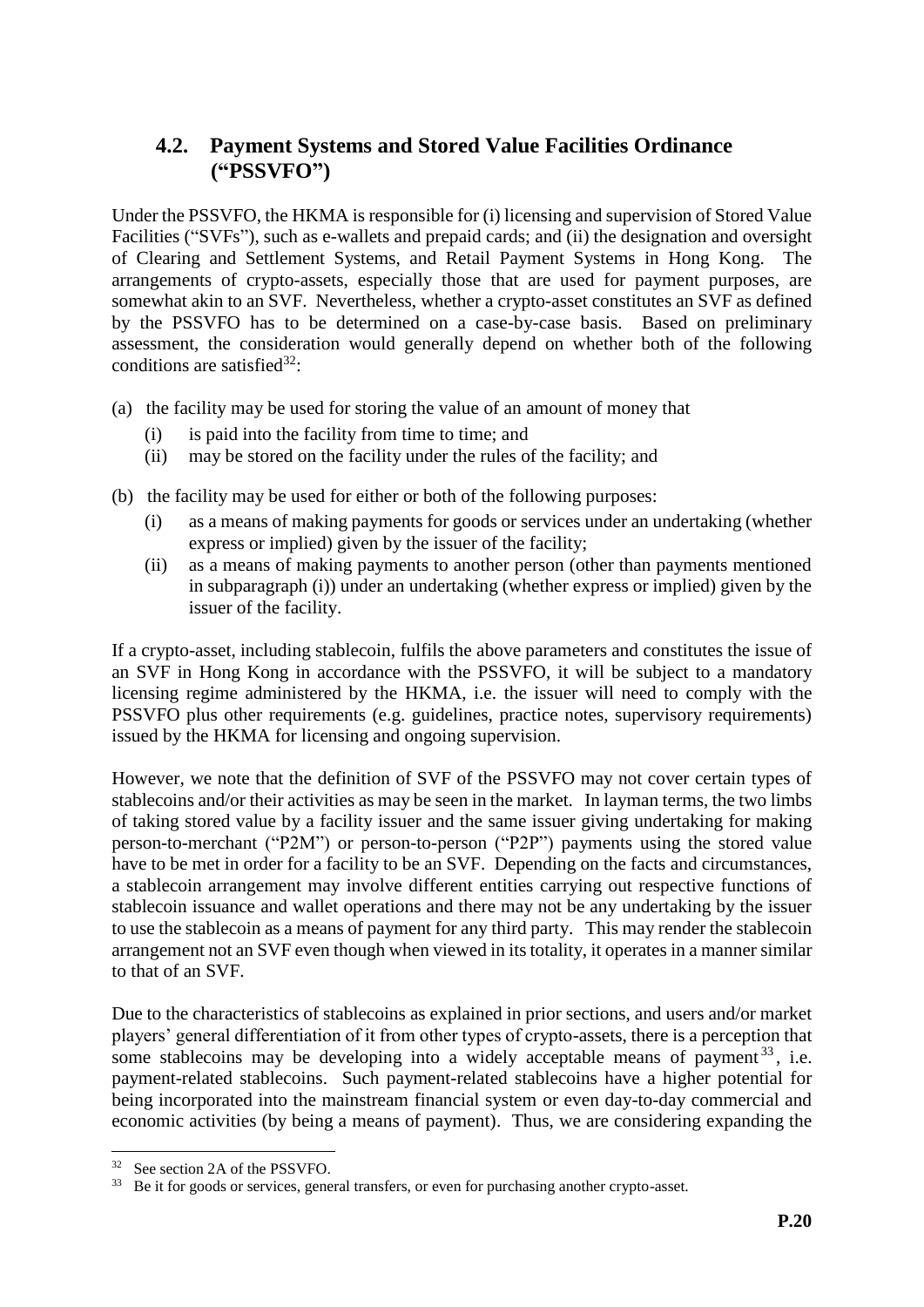scope of the PSSVFO or introducing a new legislation to facilitate the implementation of the intended regulatory regime focusing on activities relating to such payment-related stablecoins (as further discussed in Section 5 below).

## **4.3. Non-backed crypto-assets such as security crypto-assets**

These kinds of crypto-assets are highly speculative and volatile and many do not have any intrinsic value. They are typically used in speculative investments. There are also other risks associated with investing in crypto-assets, e.g. hacking risk, higher risks of ML/TF, and potential market manipulation.

With regard to provision of investment services in relation to VAs and VA-related investment products, there is a range of risks associated with investing in or holding of VAs by customers, and these risks are not reasonably likely to be understood by a retail investor. Hence, VArelated products are likely to be considered as complex products. Some VA-related products may be subject to various selling restrictions in Hong Kong or other jurisdictions. In any case, it would be necessary to impose additional investor protection measures to the distribution of VA-related products. In this connection, AIs are required to observe the guidance issued by the HKMA and the SFC from time to time.

For instance, in November 2018, the SFC issued a circular<sup>34</sup> to all intermediaries (including banks registered for conducting regulated activities under the Securities and Futures Ordinance ("SFO") – registered institutions) regarding regulatory requirements and expected standards and practices in relation to the distribution of VA funds. In particular for VA funds not authorised by the SFC, intermediaries should only target clients who are professional investors as defined under the SFO; ensure suitability of the funds for the clients; assess whether the clients have knowledge of investing in VAs or related products; ensure reasonable concentration; develop an in-depth understanding of the fund, the fund manager and relevant counterparts; and provide sufficient information and prominent warning statements about VAs.

AIs intending to provide investment services related to VA are required to notify the HKMA and the SFC in advance. The HKMA and the SFC will continue to keep in view the evolving regulatory landscape globally, and the evolution of different types of investment products and investment activities in the market, in formulating investor-protection measures as and when necessary. The HKMA and the SFC are also working together to set out the supervisory expectations on the investor protection aspects of AIs' provision of intermediary services to customers related to crypto-assets.

1

See circular to intermediaries on "Distribution of virtual asset funds" at [https://apps.sfc.hk/edistributionWeb/](https://apps.sfc.hk/edistributionWeb/gateway/EN/circular/intermediaries/supervision/doc?refNo=18EC77) [gateway/EN/circular/intermediaries/supervision/doc?refNo=18EC77.](https://apps.sfc.hk/edistributionWeb/gateway/EN/circular/intermediaries/supervision/doc?refNo=18EC77)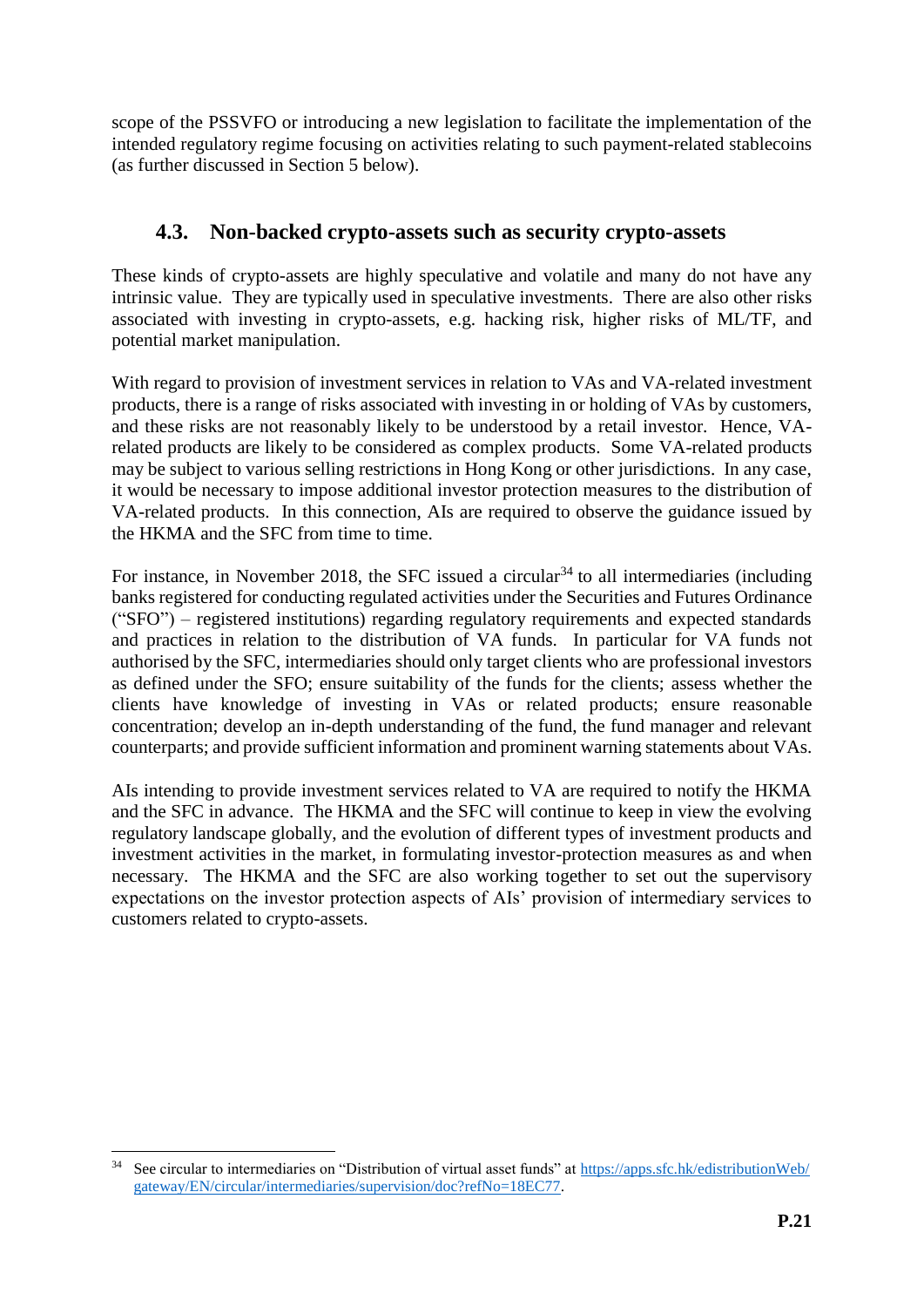# **5. Payment-related stablecoins**

As mentioned in previous sections, some stablecoins may be perceived or have the potential to become a commonly acceptable means to make payment. However, they may not fall readily into the existing financial regulatory frameworks or the new VASP regime being proposed. This section aims to set out the HKMA's thoughts on a separate new regulatory framework on activities relating to stablecoins, along with several open-ended questions, so as to stimulate further industry discussion.

## **5.1. Risks posed by stablecoins and regulatory concern**

Below is a list of key risks of stablecoins as commonly discussed in international fora. Noting the dynamic nature of the relevant development, the list is expected to evolve from time to time.



*Figure 5: Key risk considerations in relation to stablecoins*

## **(i) Financial stability risks**

- *Payment integrity:* If stablecoins were commonly accepted as a means of payment, operational disruptions or failures in relation to these assets could have significant impacts on economic activity, normal functioning and public confidence in financial system. Indeed, given the critical role that money has been playing in dayto-day commercial and economic activities, if a stablecoin were to become a widely accepted means of payment, it is of paramount importance that such activities would not affect the public's confidence in, and the safety, efficiency, and soundness of payments in general.
- *Banking stability:* If financial institutions including banks were to increase their exposure to stablecoins, and/or play multiple roles in the relevant ecosystem (e.g. issuers, custodians), the integrity of the aforesaid ecosystem and players might have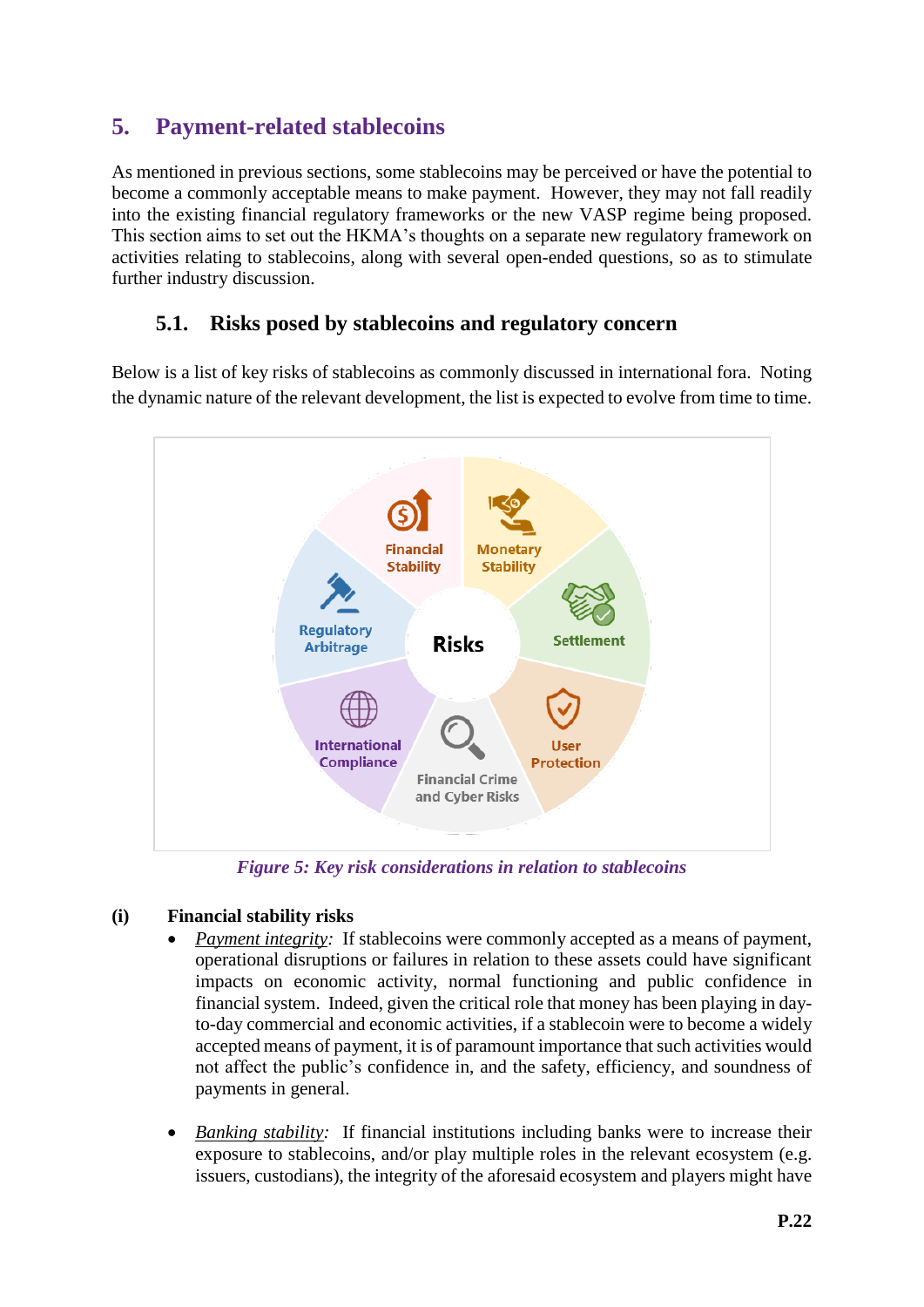an impact on the financial institutions' financial health, business model and stable operation. Among other things, there have been talks about having stablecoins as a substitute for bank deposits. Significant shift from bank deposits to funds held in relation to stablecoins could be an issue of concern to banking stability.

#### **(ii) Monetary stability risks**

- *Currency substitution:* Bitcoin has become a legal tender in El Salvador. While we do not envisage many other jurisdictions to adopt a similar approach, there has been ongoing discussion that stablecoins which are structured as pegging to a single or a basket of fiat currencies might in future evolve to substitute certain domestic fiat currencies particularly in jurisdictions where the value of domestic currency is unstable and payment infrastructures are not well developed.
- *Monetary policy transmission mechanism:* Stablecoins may be backed by a single or a basket of currencies, and it is possible that some may choose Hong Kong dollar as a backing currency. The issuance and redemption of such stablecoins, if sizable, may affect interbank Hong Kong dollar demand and supply. To an extreme, upon rapid and massive redemption of such stablecoins for a foreign currency, the stablecoins operators may need to sell the backed Hong Kong dollar against the foreign currency to meet the redemption requests.

#### **(iii) Settlement risks**

 *Settlement finality:* Settlement finality generally means the discharge of an obligation by a transfer of funds and transfer of securities that have become irrevocable and unconditional. Such concept is of paramount importance in any payment system as it could protect the integrity of transfer orders settled through the system. In the world of stablecoins, "forks" may reverse technical settlement and create a misalignment with legal finality. Stablecoins which are used as a payment instrument need to have measures in place to address the potential losses that stem from such misalignment.

#### **(iv) User protection**

- *Recourse:* Users might suffer losses from operation disruptions or failures of a stablecoin arrangement with no or limited recourse unless the recourse mechanism is legally and clearly stipulated.
- *Information adequacy:* Given the complexity and novelty of different stablecoins, users might not fully understand the risks associated with them. Moreover, users or investors require sufficient and understandable information and disclosures about the nature of these assets, and rights as well as risks associated with them before making an informed decision on the relevant activities.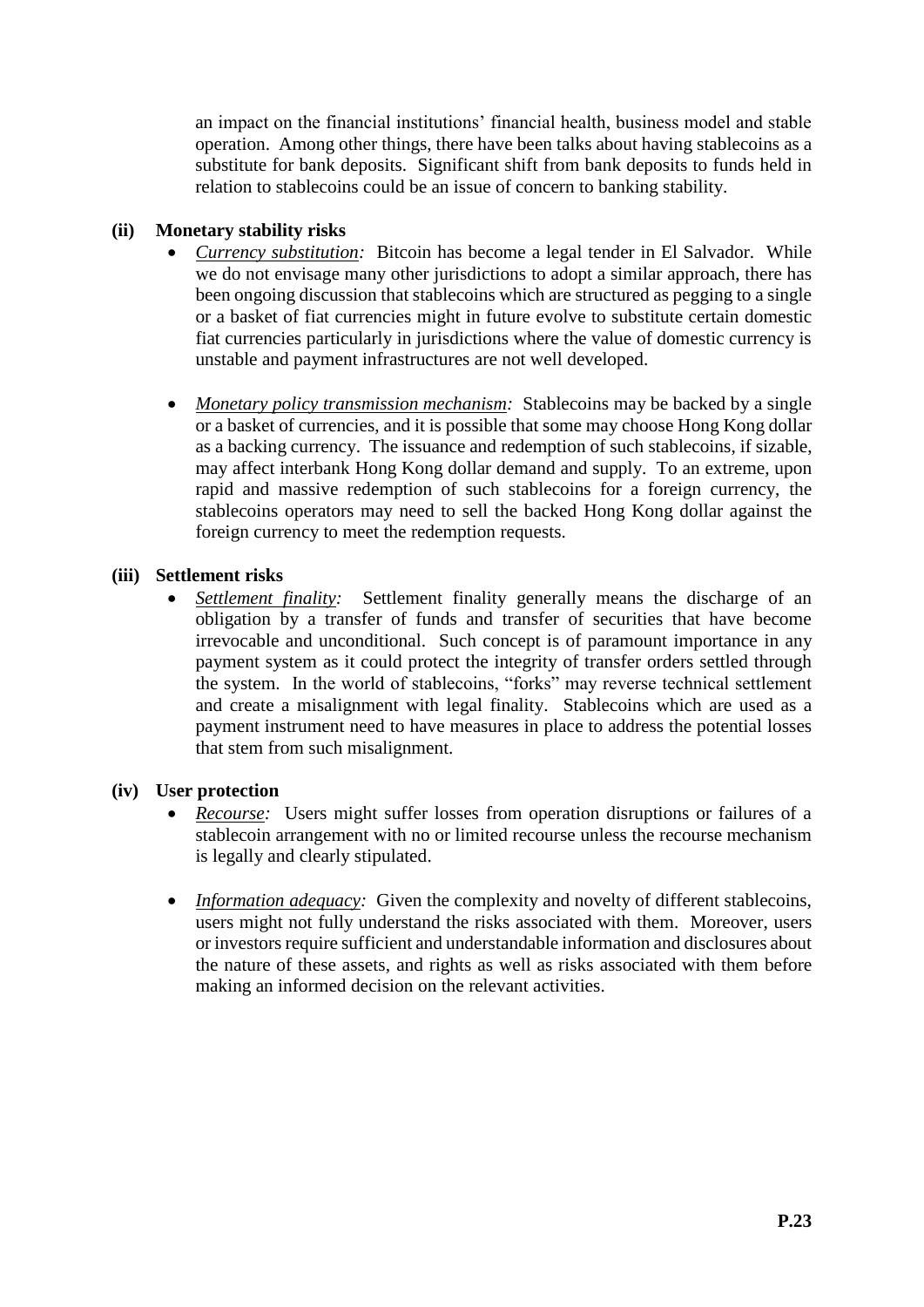#### **(v) Financial crime and cyber risks**

 *ML/TF and other illicit activities:* Similar to other crypto-assets, stablecoins may be prone to cyber threats and used as a means of payment demanded in ransomware attacks, posing risks to both users of stablecoins and the wider community. This is especially so as stablecoins may be held and changed hands anonymously and easily (even across borders) through the internet or other means.

#### **(vi) International compliance**

 *Compliance with relevant standards and best practices:* It is necessary for Hong Kong as an international financial centre to play our role in maintaining global financial stability. Among other things, it is necessary to comply with internationally agreed standards and best practices where applicable.

#### **(vii) Regulatory arbitrage**

 *Need to update our regulatory regime:* Regulatory inaction is not appropriate noting multiple risks brought about by crypto-assets as articulated above. Timely update of our regulatory regime is necessary so that Hong Kong will not be a safe haven for crypto-assets because of under-regulation.

## **5.2. Objectives and guiding principles**

In light of the aforementioned risks, the HKMA is of the view that appropriate regulatory treatment should be applied to stablecoins, grounded in the following objectives and guiding principles.

#### **(i) Objectives**

- *Ensuring monetary and financial stability:* maintain appropriate safeguard and ensure strong infrastructure will be put in place to address potential monetary and financial stability risks posed by stablecoins.
- *Protection of users:* ensure users are subject to appropriate level of protection.
- *Minimising risk of regulatory arbitrage:* adopt a technology-neutral approach in our supervisory work and ensure the regulation adheres to international principles and standards that are applicable to stablecoins to address potential regulatory arbitrage across jurisdictions.

#### **(ii) Guiding Principles**

- *Agile regulatory approach:* stay nimble and make sure our regulatory regime could accommodate evolving market development and relevant international discussions.
- *Risk-based and proportionate:* apply regulation to tackle the key risks posed by stablecoins in a proportionate manner, in particular giving priority to attending to areas that pose higher degree of risks, while allowing room for financial innovation.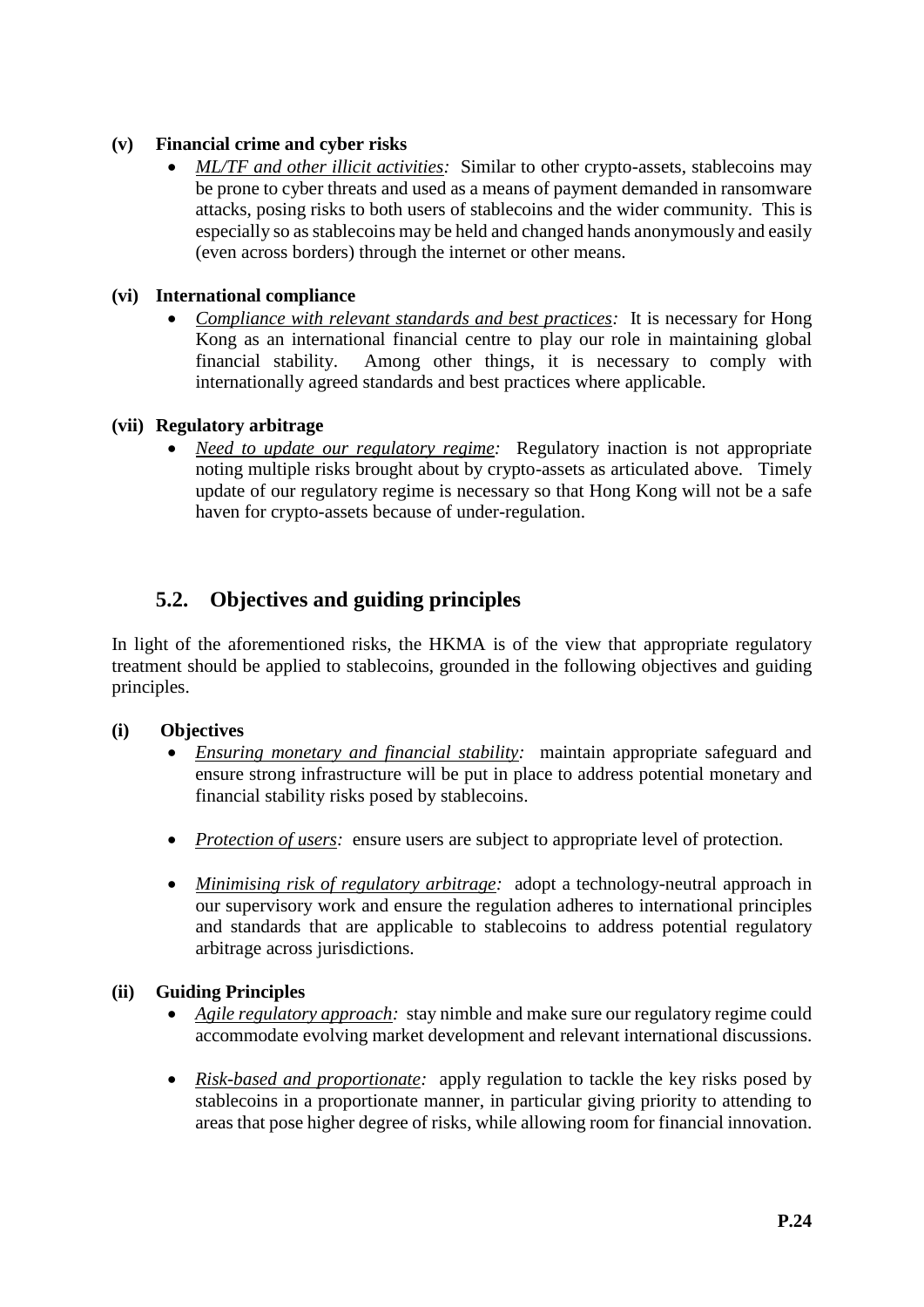# **5.3. Policy direction**

We set out in the above sections our views on the latest developments of stablecoins, and policy inclination to establish a regulatory regime to cover them. While the **need** to regulate is well justified, and the **tool** to regulate (which is primarily a technical question about whether a new legislation or amendments to existing legislation(s) is/are needed) could be decided at a later stage, we consider it an opportune time to gauge the feedback of the industry and the public on the **scope** of our intended regulation.

In this section, we have set out a list of relevant questions and our views, and would welcome feedback on these questions.

#### Discussion question 1

Should we regulate activities relating to all types of stablecoins or give priority to those payment-related stablecoins that pose higher risks to the monetary and financial systems while providing flexibility in the regime to make adjustments to the scope of stablecoins that may be subject to regulation as needed in the future?

#### The HKMA's views

Having balanced relevant factors, and in line with the proportionate principles identified above, we recommend a risk-based approach, under which we intend to focus on activities related to payment-related stablecoins at this stage. Among other things, our particular attention would be placed on asset-linked stablecoins (e.g. to a single fiat currency) rather than algorithm-based stablecoins at this stage, noting that (i) currently, existing stablecoins are mostly asset-linked and predominantly pegged to USD; and (ii) compared to algorithmbased stablecoins, asset-linked stablecoins appear to be more prevalent in the market and more likely to be perceived as having the potential to develop into a widely used and acceptable means of payment, thus having a higher potential for being incorporated into the mainstream financial system.

That said, we do not rule out the possibility of regulating other types of stablecoins including but not limited to algorithm-based ones in the future (e.g. having regard to the risks that they may pose to the monetary and financial stability of Hong Kong). Flexibility should therefore be built in the regime to ensure that adjustments could be made readily as needed in the future.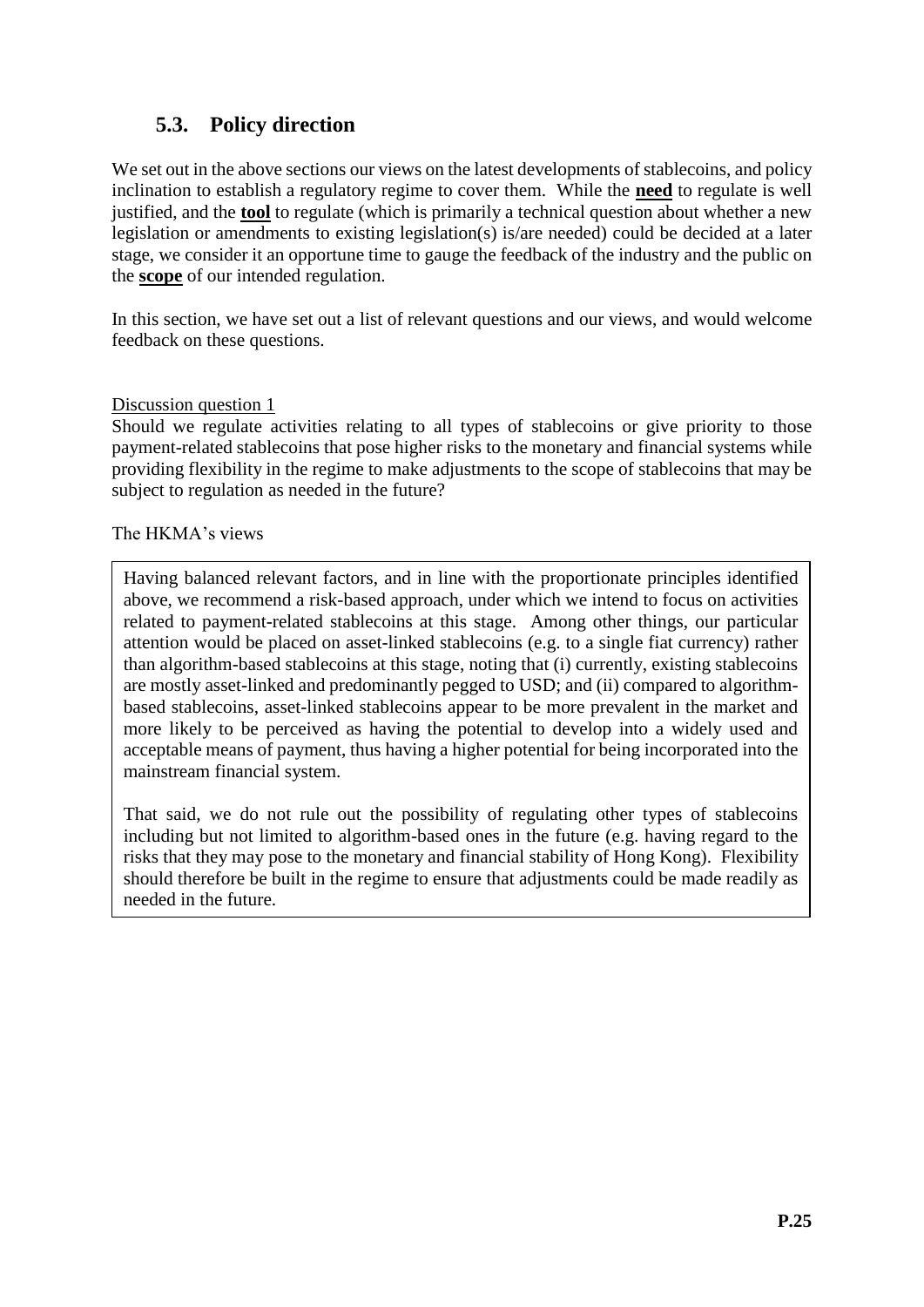<span id="page-25-0"></span>What types of stablecoin-related activities should fall under the regulatory ambit, e.g. issuance and redemption, custody and administration, reserves management?

#### The HKMA's views

By reference to a list of activities of a stablecoin arrangement and associated vulnerabilities identified by the  $FSB^{35}$  $FSB^{35}$  $FSB^{35}$ , we propose that the following activities will need to be licensed by the HKMA either by expanding the scope of the PSSVFO or introducing a new legislation. Given that it is common for more than one entity to be involved in a stablecoin arrangement, it is possible for multiple entities to be required to seek authorisation from the HKMA in a stablecoin arrangement. This is not an exhaustive list and may be further expanded in due course.

- (i) issuing, creating or destroying stablecoins
	- $\triangleright$  the activity of the issuer minting and burning of stablecoins
- (ii) managing reserve assets to ensure stabilisation of the stablecoin value
	- $\triangleright$  the activity of managing the reserve assets that are backing the value of the stablecoins and providing custody/trust for these assets
- (iii) validating transactions and records

 $\triangleright$  the activity of authorising or verifying the validity of transactions and records

- (iv) storing the private keys providing access to stablecoins
	- $\triangleright$  the activity of safe-keeping of keys used to digitally sign transaction instructions on behalf of stablecoin holders
- (v) facilitating the redemption of stablecoins
	- the activity of facilitating the stablecoin holders to redeem stablecoins for fiat currencies or other assets
- (vi) transmission of funds
	- $\triangleright$  the activity of ensuring the correct and final settlement of transactions to minimise default risk of counterparties
- (vii) executing transactions in stablecoins
	- the activity of conducting transactions on behalf of others

#### Discussion question 3

What kind of authorisation and regulatory requirements would be envisaged for those entities subject to the new licensing regime?

#### The HKMA's views

1

By reference to the high-level recommendations of the FSB and the CPMI-IOSCO's proposed application of the PFMI to stablecoin arrangements, the HKMA considers that the

<sup>&</sup>lt;sup>35</sup> As noted in the reports by the G7 Working Group on Stablecoins and the FSB, a stablecoin arrangement to be useable as a means of payment and/or store of value typically provides three core functions: (i) issuance, redemption and stabilisation of the value of the coins; (ii) transfer of coins; and (iii) interaction with coin users for storing and exchanging coins. In some cases, all three functions are conducted by a single entity, while in others, the functions are unbundled, that is, each function is managed by a different entity or person.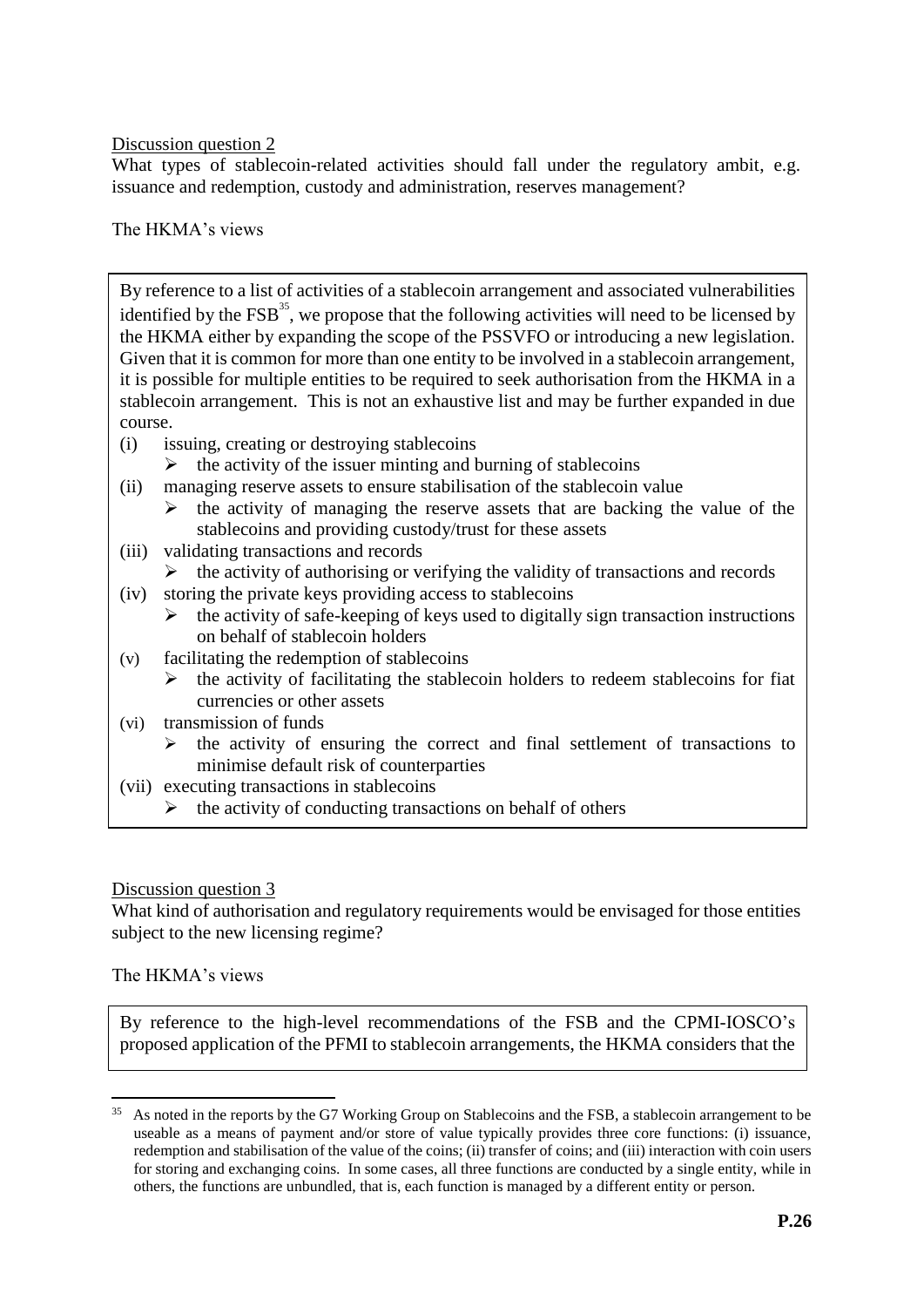following high-level regulatory requirements would be necessary for stablecoin arrangements.

In the process, our intention is to apply these requirements to the relevant stablecoin-related activities using a risk-based approach, rather than in a one-size-fits-all manner. As it is common for multiple entities to be involved in different parts of a stablecoin arrangement, such entities could be subject to part or all of the requirements, depending on the actual types of services they offer.

- (i) Authorisation requirements
	- $\triangleright$  As mentioned in Q1, certain activities crucial to the operation of a stablecoin arrangement will need to be authorised by the HKMA before they can be undertaken. The HKMA will further develop these authorisation requirements in law and such requirements are expected to be complied with by the relevant licensed institution on an ongoing basis after authorisation to ensure the safety and soundness of the scheme at all times.
- (ii) Prudential requirements, including adequate financial resources and liquidity requirements
	- $\triangleright$  Requirements relating to adequacy and effective management of capital and liquidity, to protect users and financial stability.
- (iii) Fit and proper requirements on management and ownership
	- $\triangleright$  Requirements relating to the fitness and propriety of the controllers (including shareholder controllers and indirect controllers) and senior management of stablecoin arrangements.
- (iv) Maintenance and management of reserves of backing assets
	- $\triangleright$  Requirements relating to the nature and sufficiency of the stablecoin arrangement's reserve assets to support and stabilise the value of the outstanding stock of stablecoins and also requirements relating to the clarity and enforceability of the legal claims, titles, interests and other rights of holders of the stablecoin in relation to the issuer of the stablecoin and the reserve assets backing it.
- (v) Systems, controls, governance and risk management requirements
	- Requirements relating to a sound risk-management framework for comprehensive management of legal, credit, liquidity, operational, AML and other risks of the stablecoin arrangement. The stablecoin arrangement's ownership structure and operation should allow for clear and direct lines of responsibility and accountability, particularly if it is owned and operated by one or more identifiable and responsible legal entities.
- (vi) AML/CFT requirements
	- $\triangleright$  Requirements relating to the proper implementation of AML/CFT rules.
- (vii) Redemption requirements
	- $\triangleright$  The clarity, robustness, and timeliness of the process for converting the stablecoin into other liquid assets.
- (viii) Financial reporting and disclosure
	- $\triangleright$  Requirements relating to the firms' disclosures to regulator(s) and users and also requirements relating to the rights that firms should provide towards users.
- (ix) Safety, efficiency and security requirements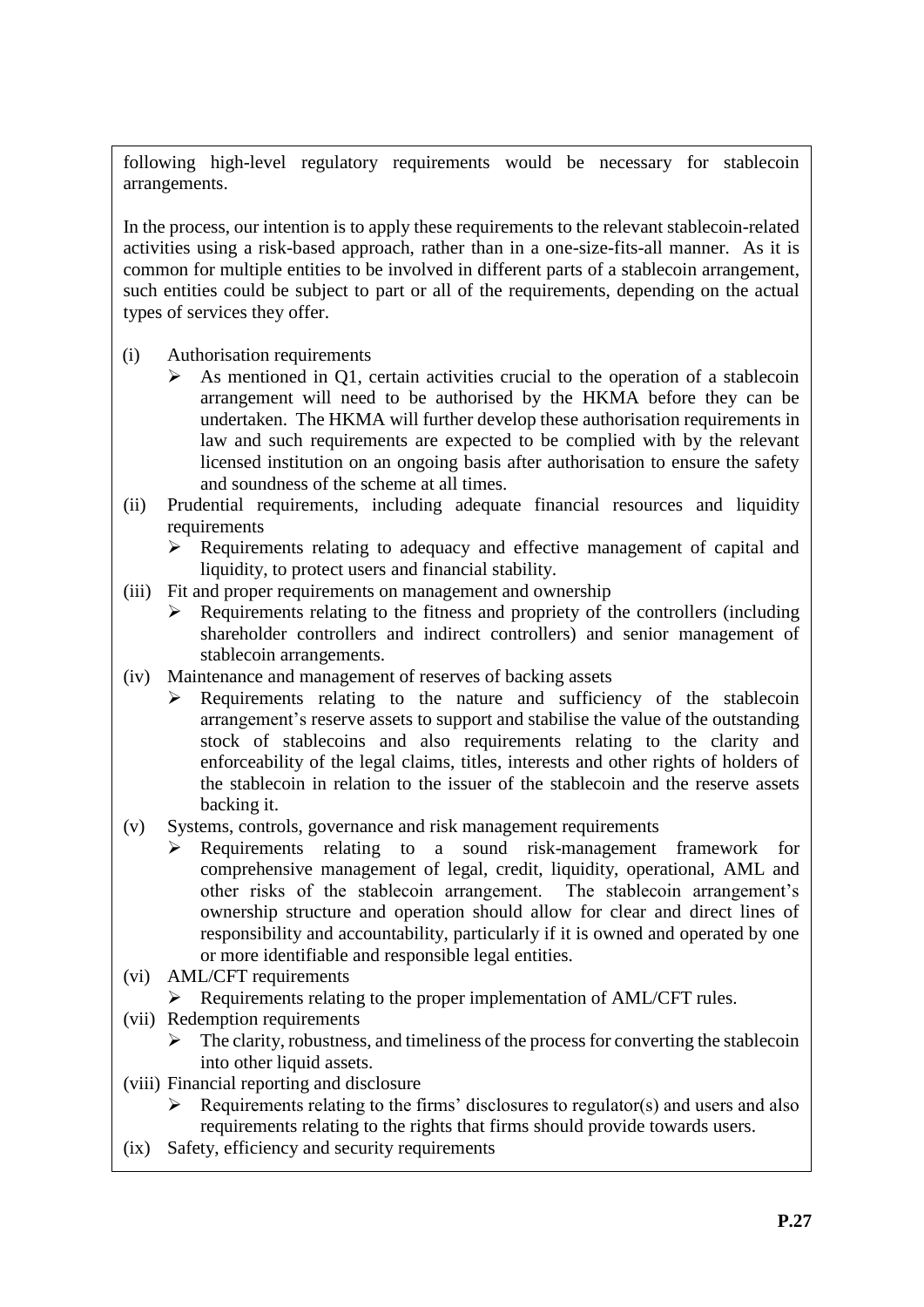- Requirements relating to safeguards against cyber-security, operational and business continuity risks etc.
- (x) Settlement finality
	- A stablecoin arrangement should provide clear and final settlement regardless of the operational settlement method used.

What is the intended coverage as to who needs a licence under the intended regulatory regime?

#### The HKMA's views

Our view is that no person shall carry out the activities described in Q2 above in Hong Kong or actively market to the public of Hong Kong such activities as a business unless it is an entity incorporated in Hong Kong and holds a relevant licence granted by the HKMA. In other words, a foreign company/group which intends to carry out, as a business, the relevant regulated activities in Hong Kong or actively markets to the public of Hong Kong such activities will need to incorporate a company under Hong Kong law, and the Hong Kongincorporated company would be the entity to apply to the HKMA for a licence and hold that licence if and when granted. A mere Hong Kong branch or office of a foreign corporation is regarded as not meeting the requirement of "an entity incorporated in Hong Kong". This requirement aims to enable the HKMA to exercise effective regulation on the relevant entities.

#### Discussion question 5

When will this new, risk-based regime on stablecoins be established, and would there be regulatory overlap with other financial regulatory regimes in Hong Kong, including but not limited to the SFC's VASP regime, and the SVF licensing regime of the PSSVFO?

#### The HKMA's views

As a first step, we would like to seek feedback by way of this paper. We will take into account the feedback and consider the next steps including assessing the need to issue further documents on specific aspects of the regulatory framework in 2022/23. We aim to introduce the new regime no later than 2023/24.

It should be noted that the proposed way forward is to ensure risks that may be posed by stablecoins are properly addressed through an appropriate regulatory response. The HKMA is aware that there are multiple financial regulatory regimes in Hong Kong as administered by different financial regulators. Hence, in developing the regulatory regime for stablecoins, the HKMA will work closely with other stakeholders in the HKSAR Government, other financial regulators as well as relevant interested parties to identify possible areas for further collaboration and coordination, and to avoid regulatory arbitrage. These areas would cover possible cases which may be subject to regulation by more than one local financial authority.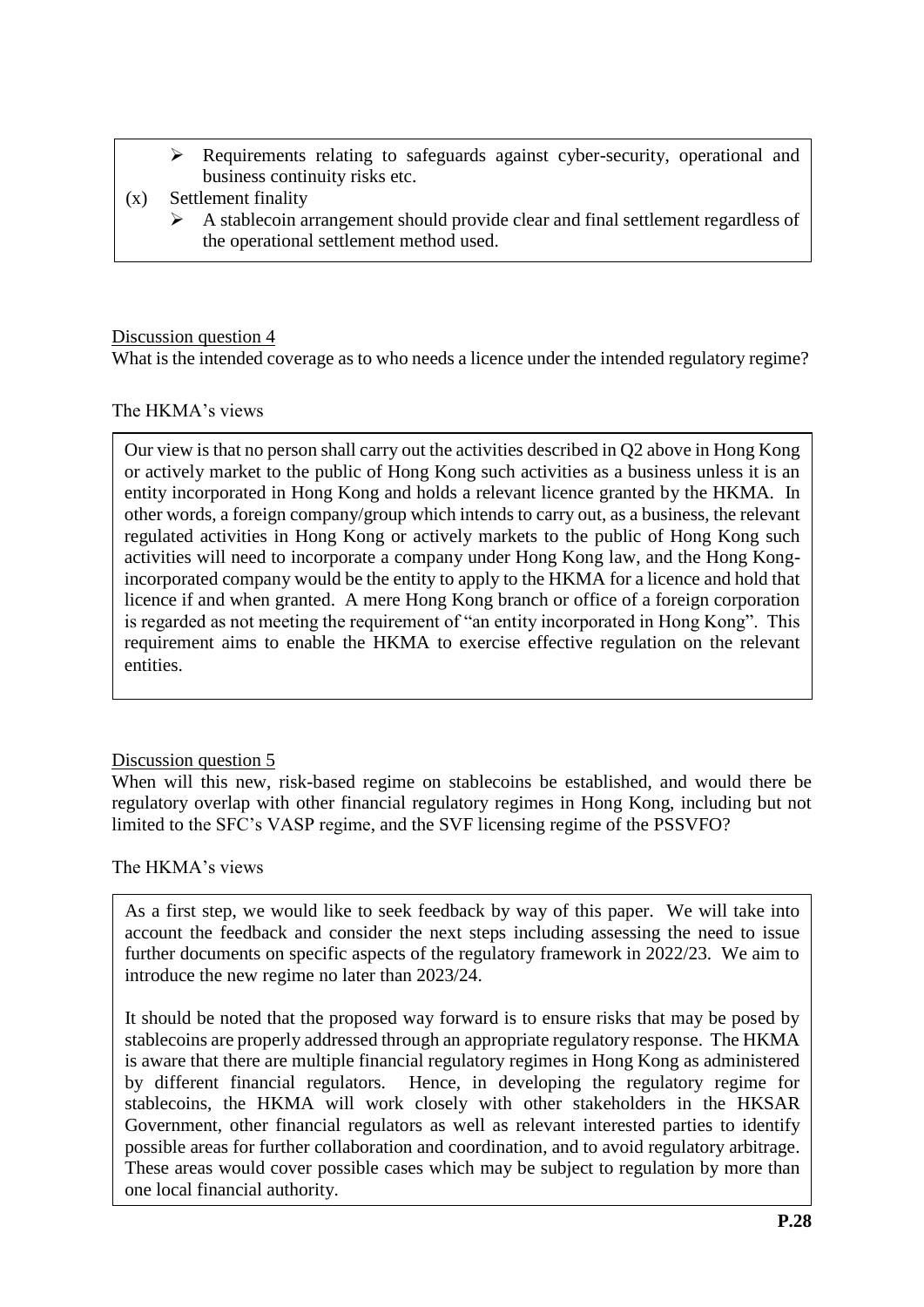Stablecoins could be subject to run and become potential substitutes of bank deposits. Should the HKMA require stablecoin issuers to be AIs under the Banking Ordinance, similar to the recommendations in the Report on Stablecoins issued by the US President's Working Group on Financial Markets?

#### The HKMA's views

The HKMA will draw reference from the relevant international standards and recommendations such as those put forth by the FSB and the BIS for stablecoins (e.g. those set out in Q2 and Q3). Given the payment-related nature of stablecoin arrangements, we expect that rules and requirements under the proposed regime would take relevant aspects of Hong Kong's current approach to SVF and payment regulation at a minimum to avoid regulatory arbitrage. Depending on the systemic implication of the stablecoin arrangements, under a risk-based approach, they should be required to be subject to higher prudential requirements (e.g. in terms of capital and liquidity requirements) to ensure protection of users.

#### Discussion question 7

Would the HKMA also have plan to regulate unbacked crypto-assets given their growing linkage with the mainstream financial system and risk to financial stability?

#### The HKMA's views

There is a need to continue monitoring the various risks that may be posed by them and take actions as necessary. In May 2021, the HKSAR Government announced that a VASP licensing regime would be implemented by amending the existing AMLO. Certain types of VA activities will be brought under such licensing regime.

As for the HKMA, in discharging its functions of maintaining the monetary, financial and banking stability of Hong Kong, we will soon provide AIs with more detailed regulatory guidance in relation to AIs' business interface with and provision of intermediary services to customers related to crypto-assets. We will continue to monitor the development of crypto-assets closely and maintain a close dialogue with other stakeholders in the HKSAR Government and other financial regulators as well as the relevant international standardsetting bodies on the need to strengthen the regulation of such assets as needed in light of relevant international regulatory developments and to avoid any regulatory arbitrage in these activities.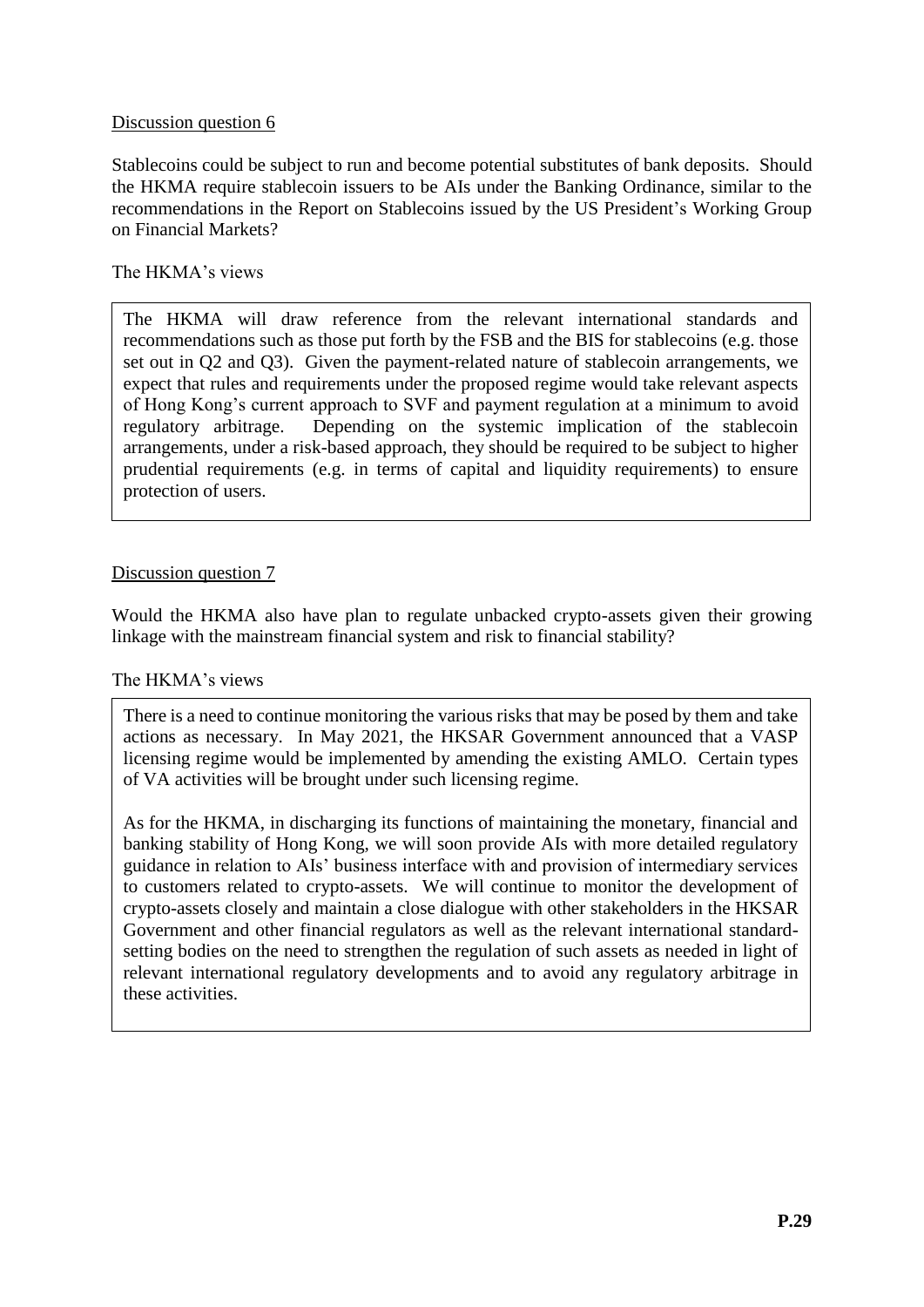For current or prospective parties and entities in the stablecoins ecosystem, what should they do before the HKMA's regulatory regime is introduced?

The HKMA's views

We encourage current or prospective players in the stablecoins ecosystem to respond to this paper and submit relevant views to us, so that we could take the feedback into account when formulating the regulatory framework. With such input, we aim to finalise our next steps as soon as possible, and introduce the new regime no later than 2023/24. In the meantime, the HKMA will continue to supervise AIs' activities in relation to crypto-assets and implement the SVF licensing regime according to the prevailing supervisory powers and policies.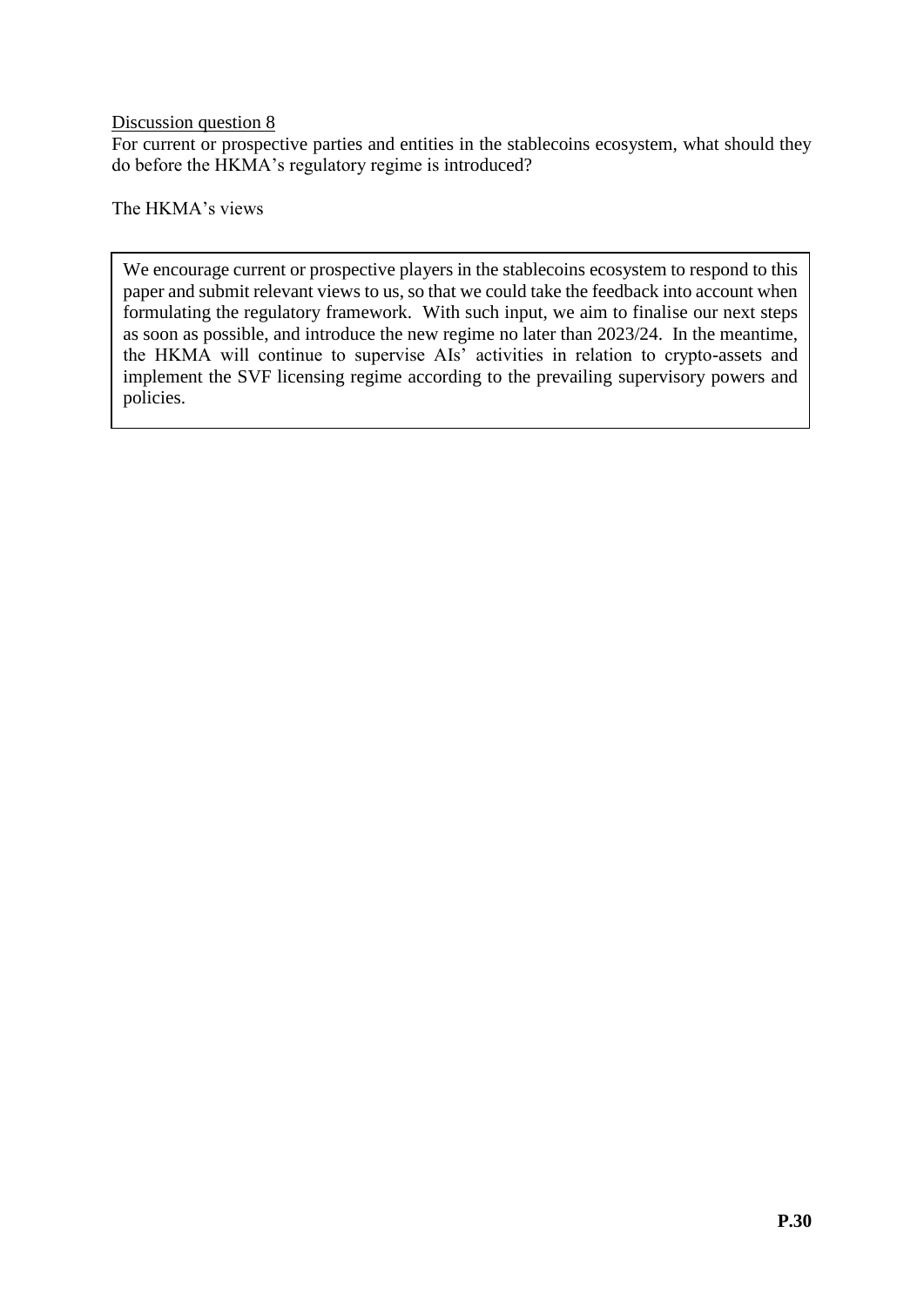# **6. Conclusion and way forward**

While crypto-assets have not yet posed material risks to financial stability, it may not be the case for very long as there is increasing linkage of such assets with traditional financial system which poses greater risks if the asset class continues to develop at pace. Hence, bringing crypto-assets within the regulatory perimeter in an appropriate manner would help address the various risks posed to users and the financial system while embracing the potential benefit of financial innovations. Many regulators around the world have begun the work. The HKMA is of the view that adopting a risk-based approach would be the most suitable way to take things forward.

We are inviting stakeholders to provide responses to the discussion questions set out above, share views on our proposed regulatory approach, or provide views on any issue relevant to the topic. Please submit your responses on or before 31 March 2022 to [stablecoin\\_feedback@hkma.gov.hk.](mailto:stablecoin_feedback@hkma.gov.hk)

The HKMA may, as appropriate, reproduce, quote, summarise and publish the written comments received, in whole or in part, in any form and use without seeking permission of the contributing parties. Names of the contributing parties and their affiliations may be referred to in other documents we publish and disseminate through different means. If any contributing parties do not wish to have their names or affiliations disclosed, please expressly state so in their written comments. Any personal data provided will only be used by the HKMA, other government departments/agencies for purposes which are related to this Discussion Paper.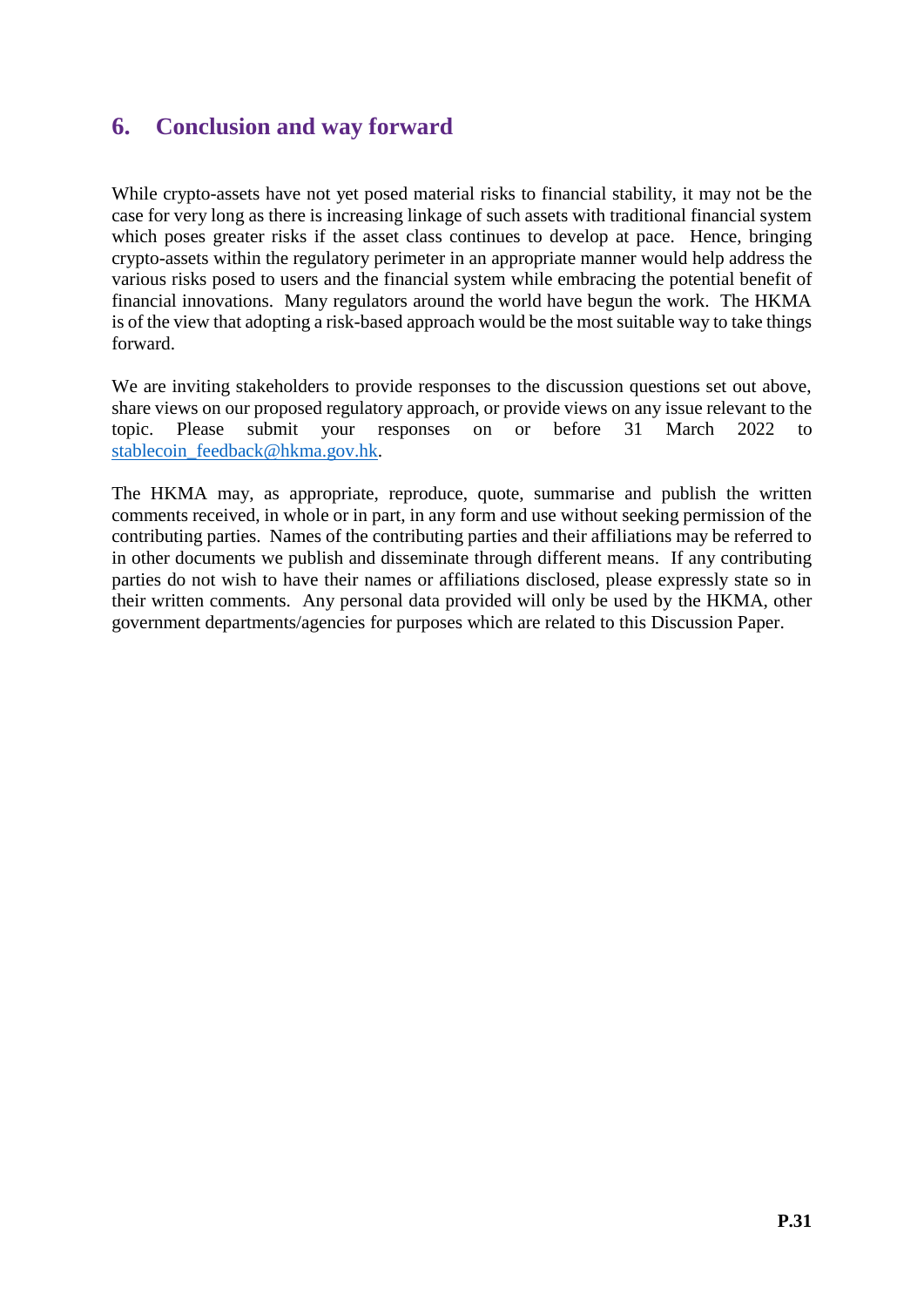# **7. References**

Basel Committee on Banking Supervision (2019): *Discussion paper – Designing a prudential treatment for crypto-assets*, December.

–––– (2021) *Consultative Document – Prudential treatment of cryptoasset exposures*, June

Financial Stability Board (2020): *Regulation, Supervision and Oversight of "Global Stablecoin" Arrangements – Final Report and High-Level Recommendations*, October

–––– (2021) *Regulation, Supervision and Oversight of "Global Stablecoin" Arrangements – Progress Report on the implementation of the FSB High-Level Recommendations*, October

G7 Working Group on Stablecoins (2019): *Investigating the impact of global stablecoins*, **October** 

HM Treasury (2021): *UK regulatory approach to cryptoassets and stablecoins: Consultation and call for evidence*, January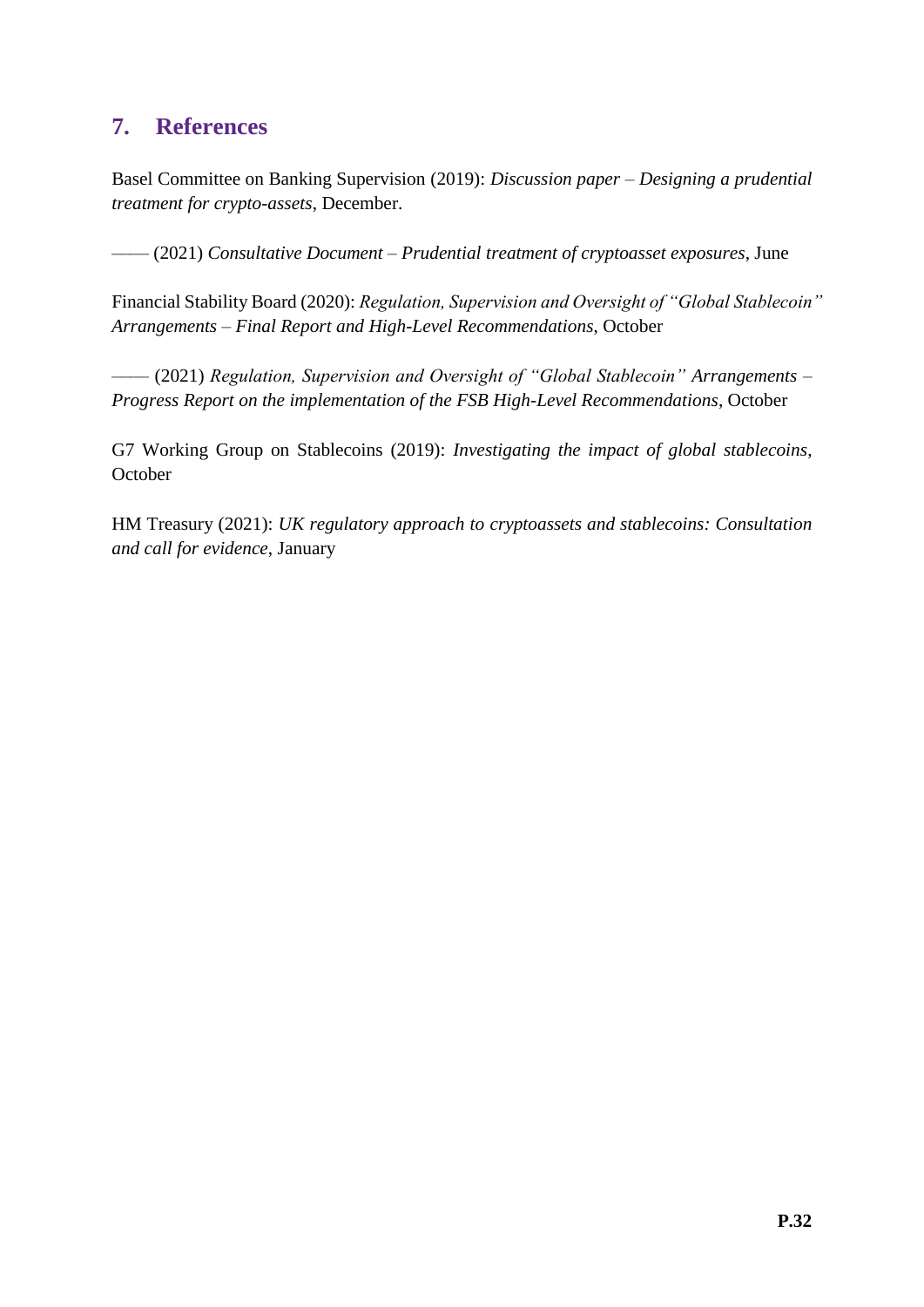**8. Annexes**

**Annex A**

# **Classification of crypto-assets**